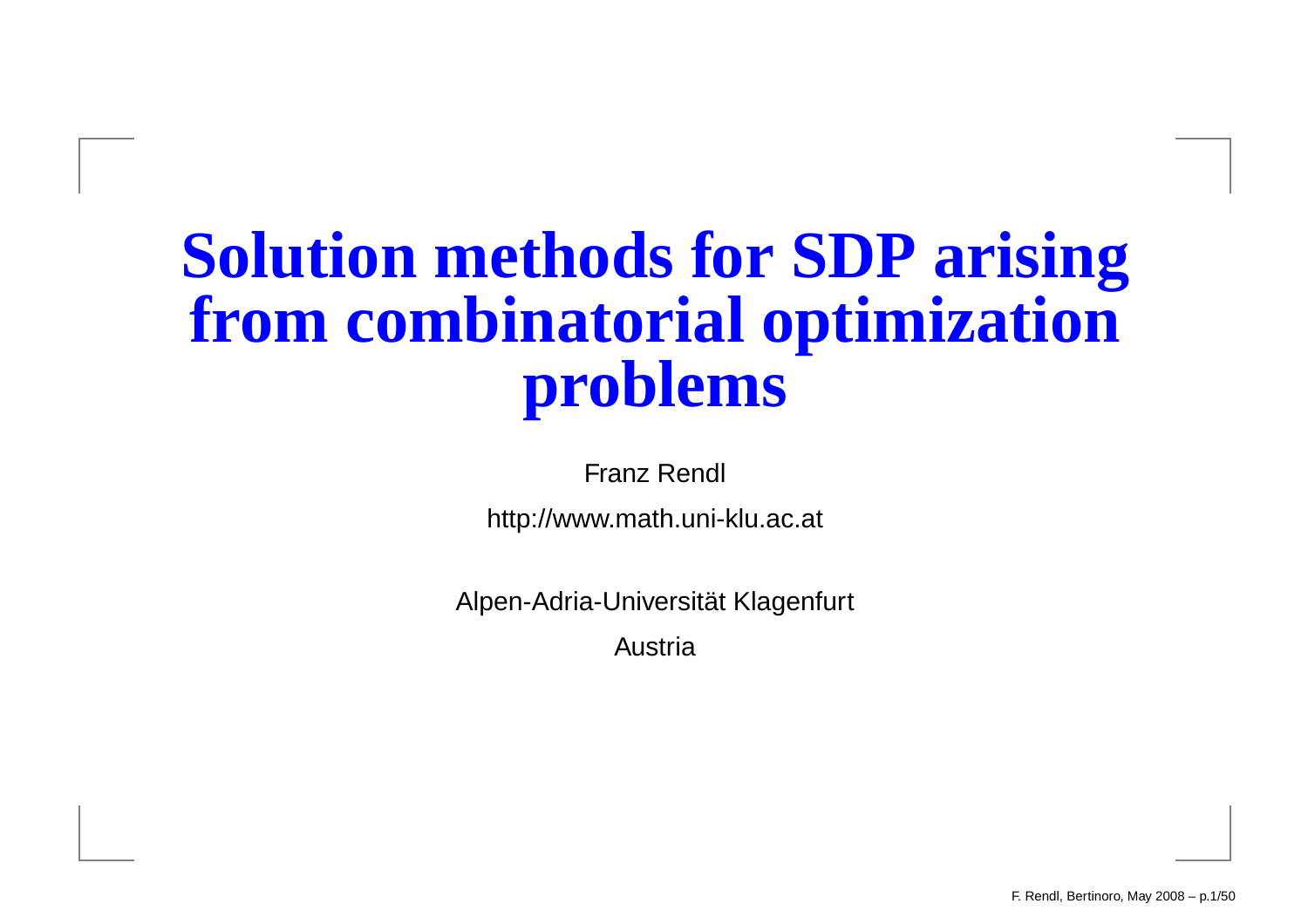# **Algorithms for SDP**

• Interior-Point Methods (Existence of) Central-Path (CP), Newton's Method to followCP, practical limitations and existing software

• Interior-Points and Cutting Planes How to deal with (too many) combinatorial cutting planes, Lagrangian Dual, Bundle methods combined with SDP ?

• Projection Methods How to deal with (too many) primal equations if matrixdimension  $n$  is not too big ?

• Spectral Bundle MethodHow to deal with (too many) primal constraints if  $n$  gets bigger?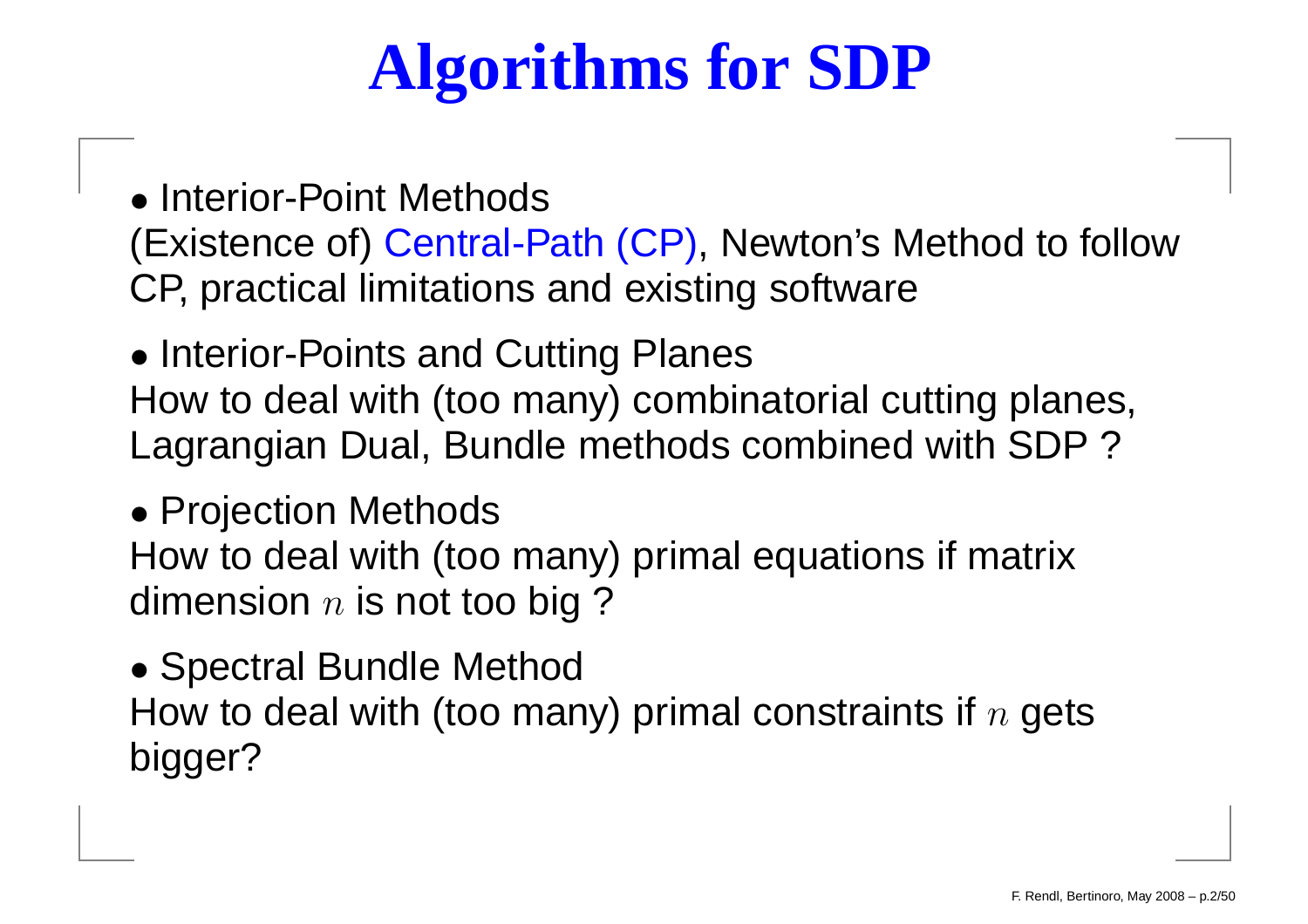# **Strong duality (from before)**

Strong duality (primal=dual and optima are attained) holdsif we assume that both the primal and the dual problem have strictly feasible points  $(X,Z\succ 0).$  $\blacksquare$ Then it follows from the general Karush-Kuhn-Tucker theory that  $(X, y, Z)$  is optimal if and only if

$$
A(X) = b, \ X \succeq 0, \ A^T(y) - Z = C, \ Z \succeq 0, \ ZX = 0.
$$

Now too many equations as  ${\it ZX}$  need not be symmetric.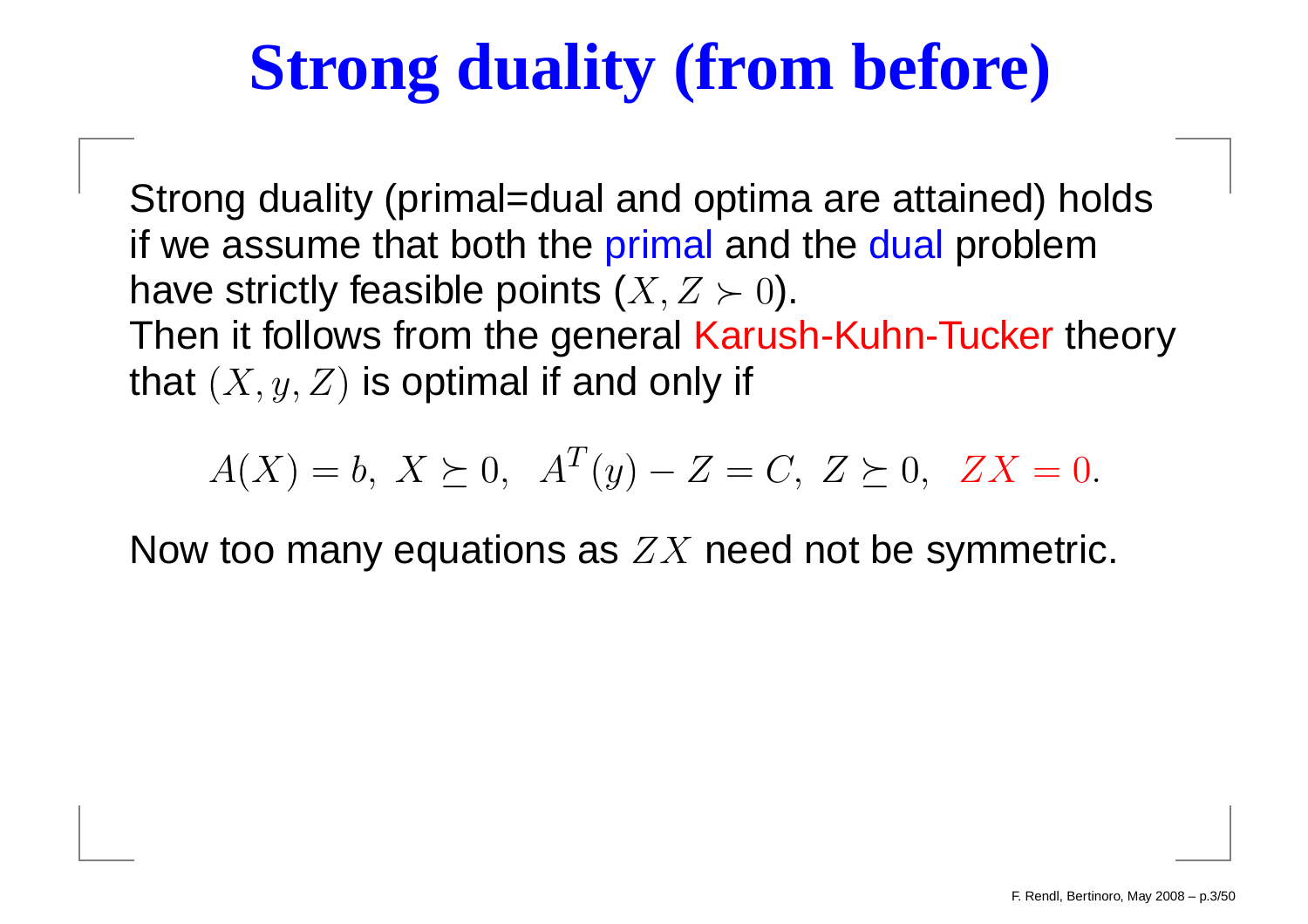#### **Central Path**

For this part we assume:

 $(A)$  ∃ primal and dual feasible points  $X, Z \succ 0$ . Consider, for  $\mu>0$  the system:

$$
(CP) \quad A(X) = b, \ Z = A^T y - C, \ ZX = \mu I
$$

over  $X, Z \succeq 0$ .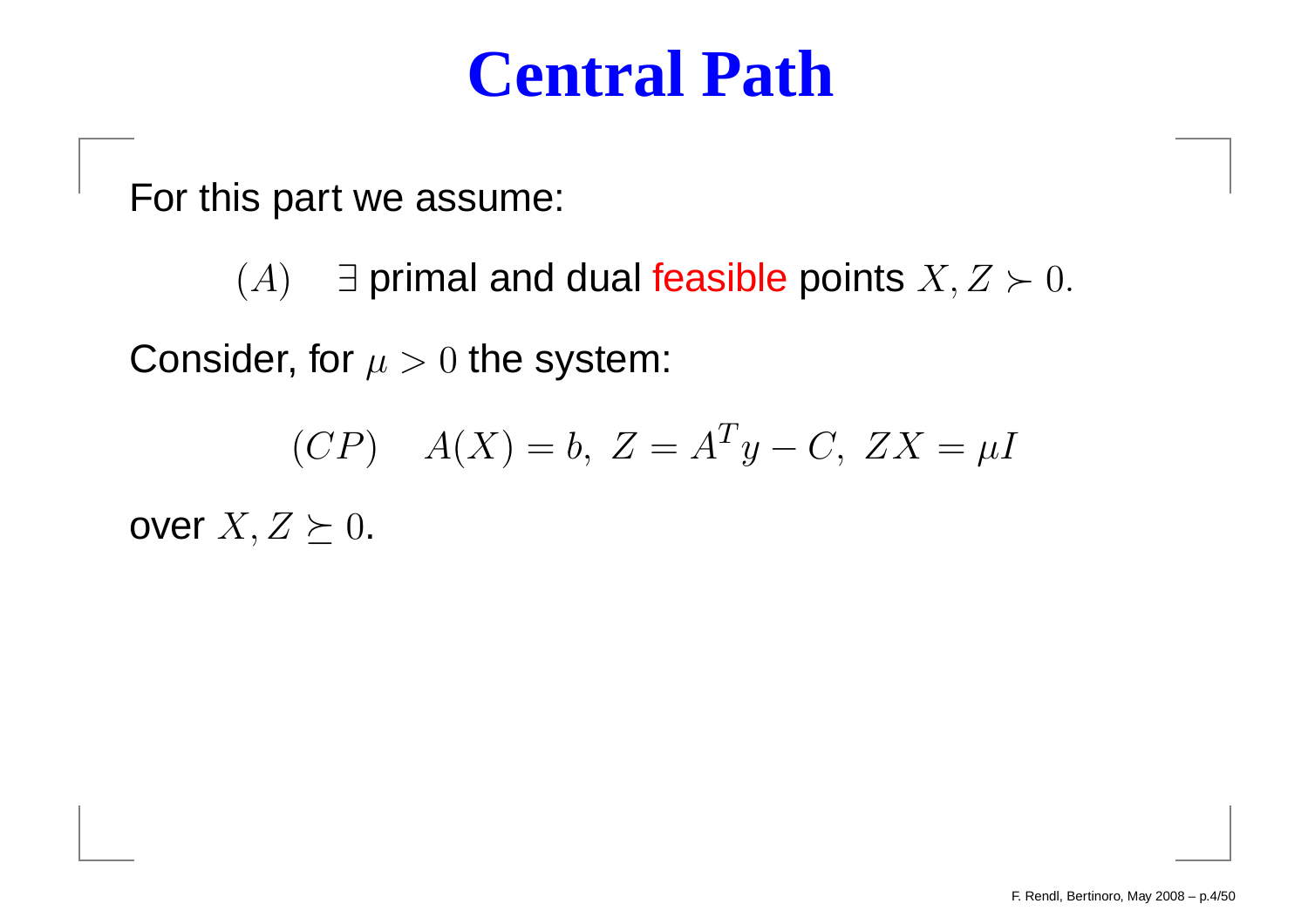#### **Central Path**

For this part we assume:

 $(A)$ ) ∃ primal and dual feasible points  $X, Z \succ 0$ . Consider, for  $\mu>0$  the system:

$$
(CP) \quad A(X) = b, \ Z = A^T y - C, \ ZX = \mu I
$$

Over  $X, Z \succeq 0$ .<br>Eundementel Fundamental Theorem for Interior-Point methods (see SDPHandbook, Chapter 10):

 $(CP)$  has unique solution  $\forall \mu > 0 \iff (A)$  holds.

By inverse function theorem, this solution  $(X(\mu)), y(\mu), Z(\mu))$ forms smooth curve, called Central Path.<br>.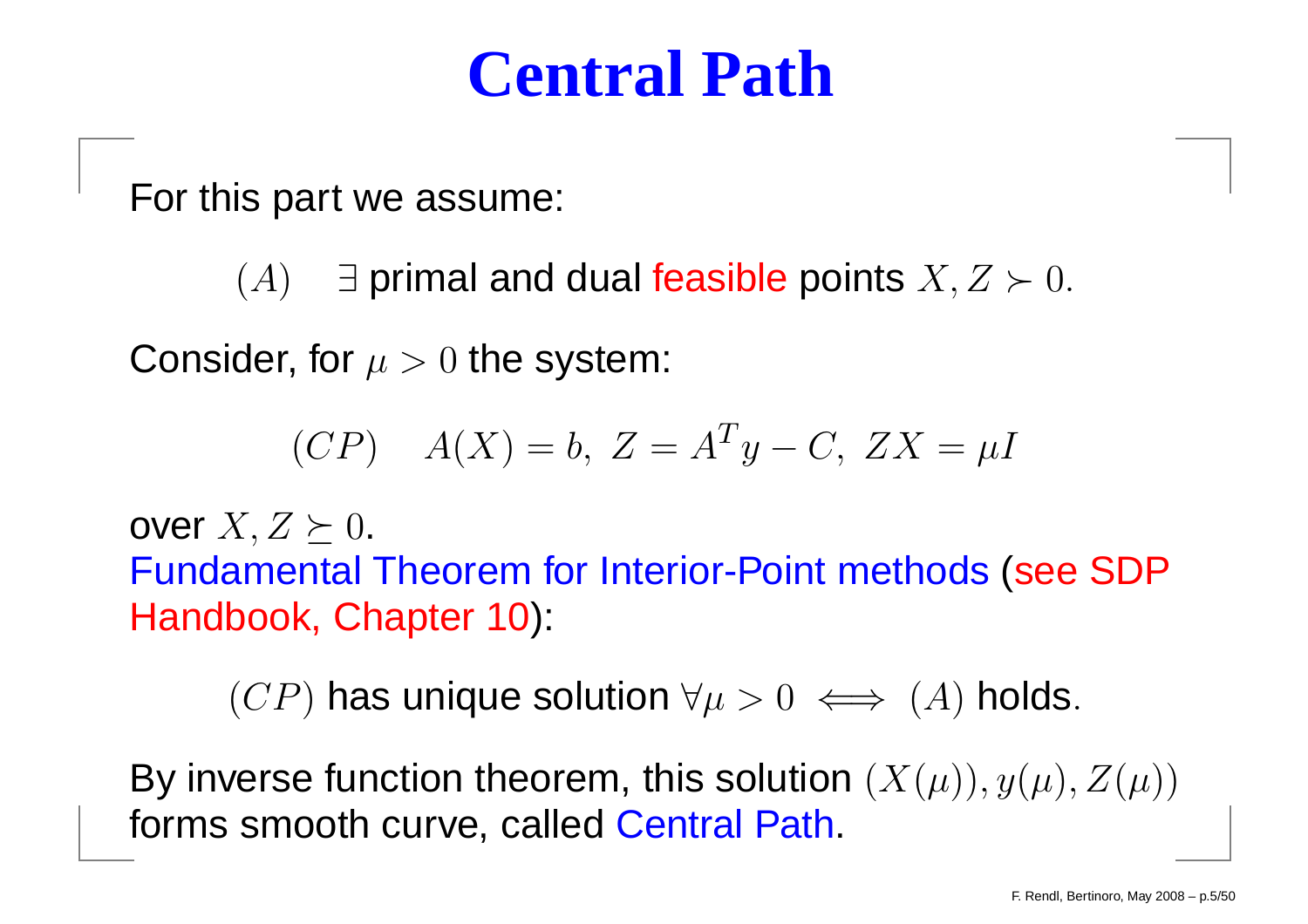### **Central Path Equations (2)**

The system defining (CP) is overdetermined. Several waysto fix this:

Replace  $\ ZX$  $-\mu I = 0$  by

- 1.  $Z \mu X^{-}$  $-\mu X^{-1} = 0$
- 2.  $X-\mu$  $-\mu Z^{-1} = 0$

$$
3. \, ZX + XZ - 2\mu I = 0
$$

4.  $P(.)P^{-1} + (P(.)P^{-1})$  $^{1})^{T}$  Monteiro-Zhang family

These lead to different linearizations. Path following methods: Follow the central path by findingpoints (close to it) for a decreasing sequence of  $\mu.$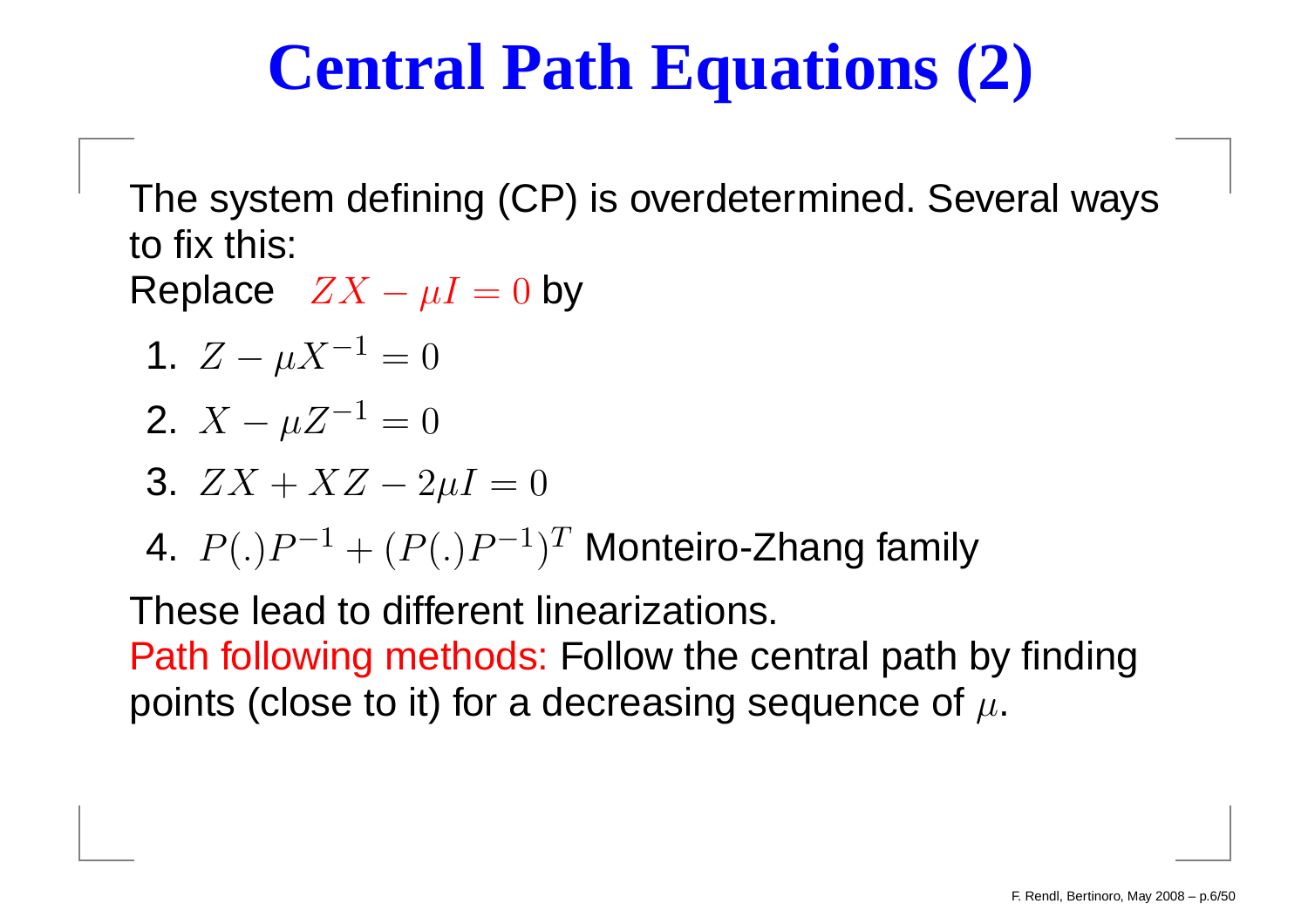#### **Interior-Point Methods to solve SDP (1)**

Primal-Dual Path-following Methods:

maintain  $X, Z\succeq0$  and try to reach feasibility and optimality.  $\blacksquare$ Use Newton's method applied to perturbed problem $ZX=\mu I$  or variant from before, and iterate for  $\mu$  –  $\mu = \mu I$  or variant from before, and iterate for  $\mu \to 0.5$ At start of iteration:  $(X \succ 0, y, Z \succ 0)$ Linearized system (CP) to be solved for  $(\Delta X, \Delta y, \Delta Z)$ :

$$
A(\Delta X) = r_P := b - A(X) \quad \text{ primal residue}
$$

 $A^T(\Delta y)$  $-\Delta Z = r_D := Z + C - A^T$  $T(y)$  dual residue

> $Z\Delta X + \Delta ZX$  $=\mu I$  $-ZX$  path residue

The last equation can be reformulated in many ways, whichall are derived from the complementarity condition  $ZX=0$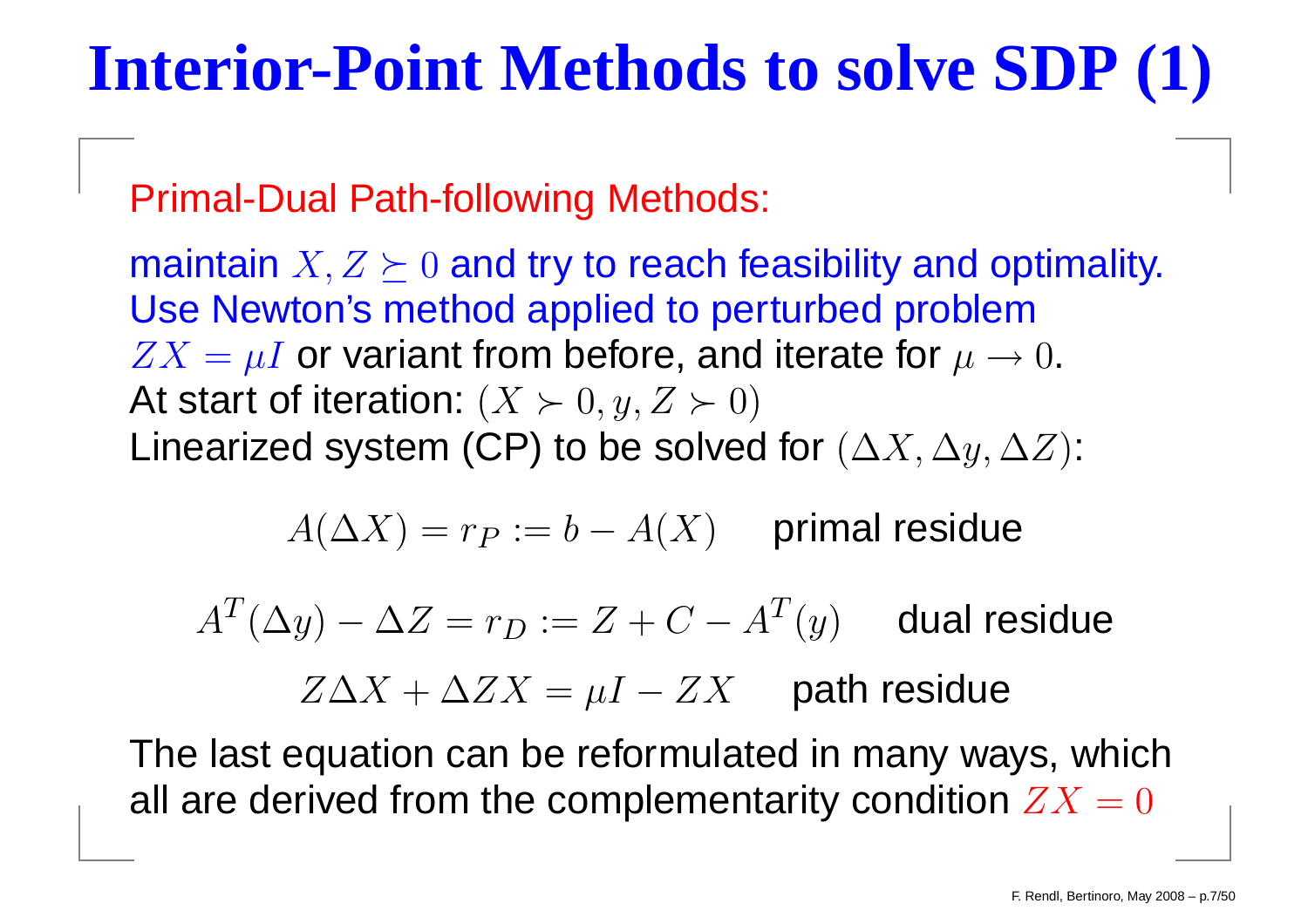# **Interior-Point Methods to solve SDP (2)**

Direct approach with partial elimination: Using the second and third equation to eliminate  $\Delta X$  and<br>∆  $Z$  and subetituting into the first gives  $\Delta Z$ , and substituting into the first gives

$$
\Delta Z = A^T(\Delta y) - r_D, \quad \Delta X = \mu Z^{-1} - X - Z^{-1} \Delta Z X,
$$

and the final system to be solved:

$$
A(Z^{-1}A^{T}(\Delta y)X) = \mu A(Z^{-1}) - b + A(Z^{-1}r_{D}X)
$$

Note that

$$
A(Z^{-1}A^T(\Delta y)X) = M\Delta y,
$$

but the  $m\times m$  matrix  $M$  may be expensive to form.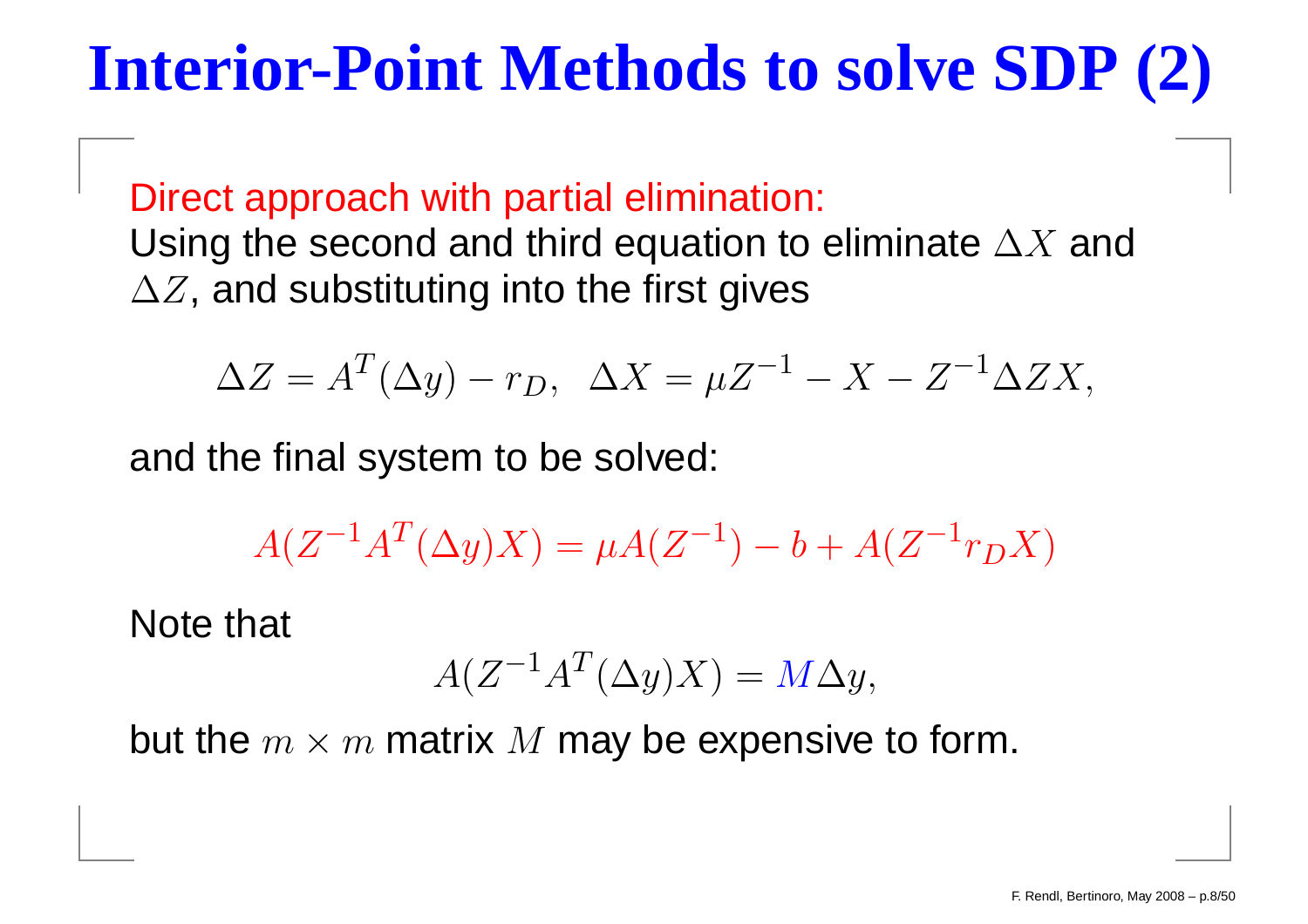### **Computational effort**

 $\bullet$  explicitely determine  $Z^{-1}$  $1$   $O(n)$ 3 $\binom{3}{ }$ 

- $\bullet$  several matrix multiplications  $O(n)$ 3 $\binom{3}{ }$
- $\bullet$  final system of order  $m$  to compute  $\Delta y$   $O(m$ 3 $\binom{3}{ }$
- $\bullet$  forming the final system matrix  $~O(mn^3)$  $\cdot$  +  $m$ 2-  $\,n$ 2 $\left( \frac{2}{2}\right)$

• line search to determine

 $X^+$  $t := X + t\Delta X, Z^{+}$  $t^+:=Z+t\Delta Z\;\;$  is at least  $O(n)$ 3 $\left( \begin{matrix} 3 \ 1 \end{matrix} \right)$ 

Effort to form system matrix depends on structure of  $A(.)$ Limitations:  $n\approx 1000,~m\approx 5000.$  See Mittelmann's site:  $2+2$   $221$ http://plato.asu.edu/ftp/sdplib.html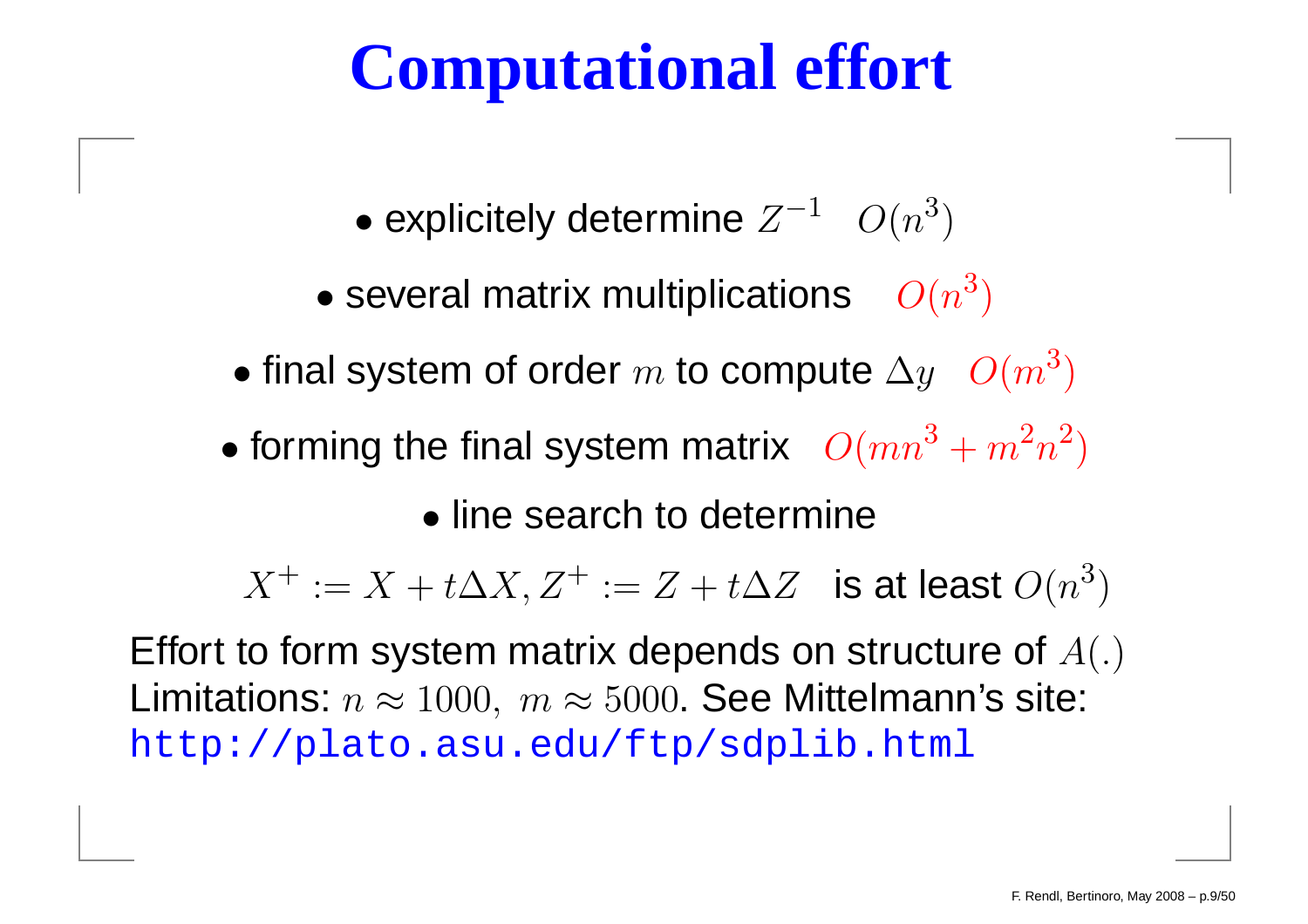#### **Basic SDP Relaxation of Max-Cut**

We solve  $\max\langle L, X \rangle: diag(X) = e, X \succeq 0.$ . . . . . Matrices of order  $n$ , and  $n$  simple equations  $x_{ii} = 1$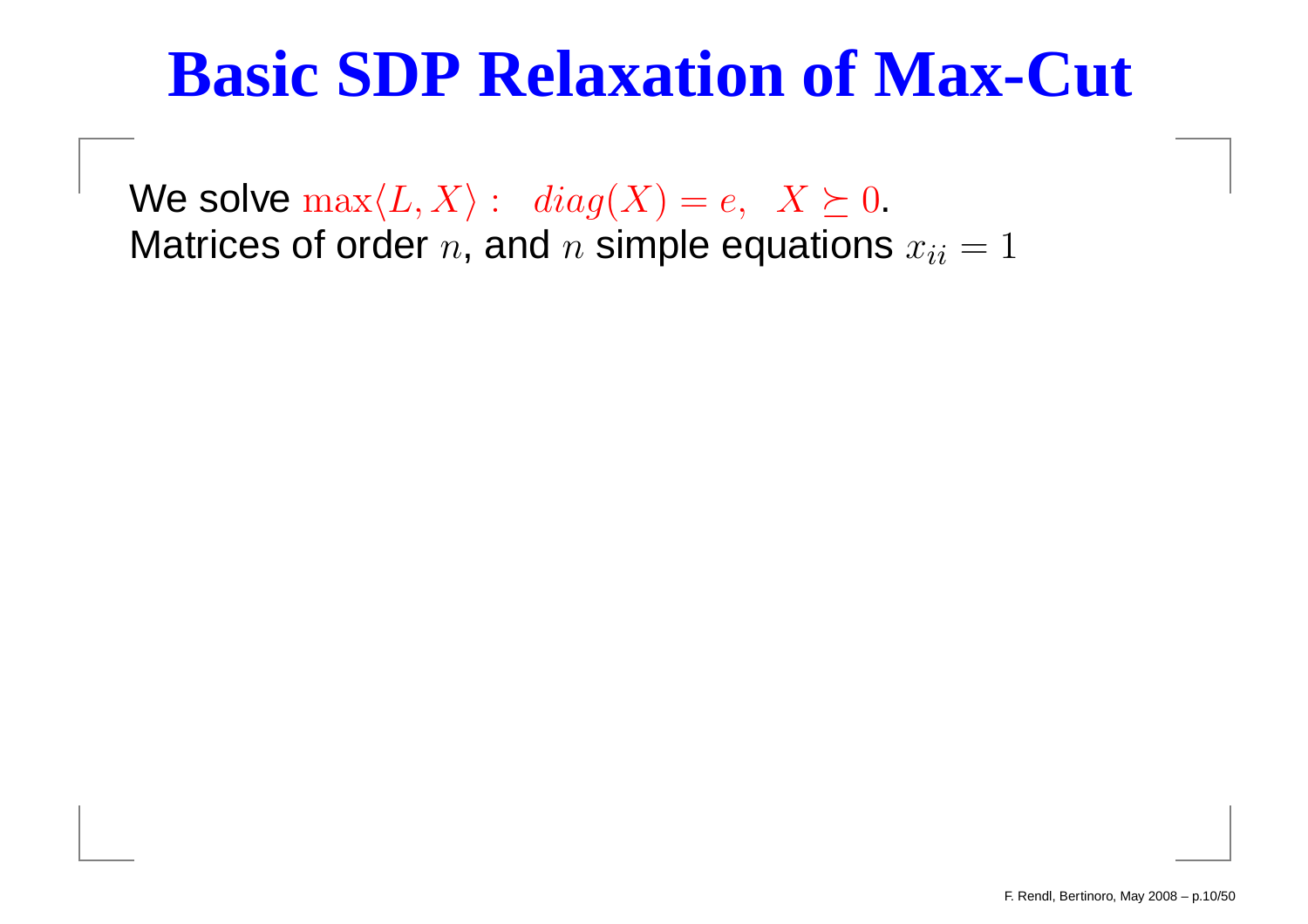#### **Basic SDP Relaxation of Max-Cut**

We solve  $\max\langle L, X \rangle: diag(X) = e, X \succeq 0.$ Matrices of order  $n$ , and  $n$  simple equations  $x_{ii} = 1$ 

| $\overline{n}$ | seconds        |
|----------------|----------------|
| 200            | $\overline{2}$ |
| 400            | 7              |
| 600            | 16             |
| 800            | 35             |
| 1000           | 80             |
| 1500           | 260            |
| 2000           | 500            |

Seconds on <sup>a</sup> PC (Pentium 4, 2.1 Ghz). Implementation inMATLAB, 30 lines of source code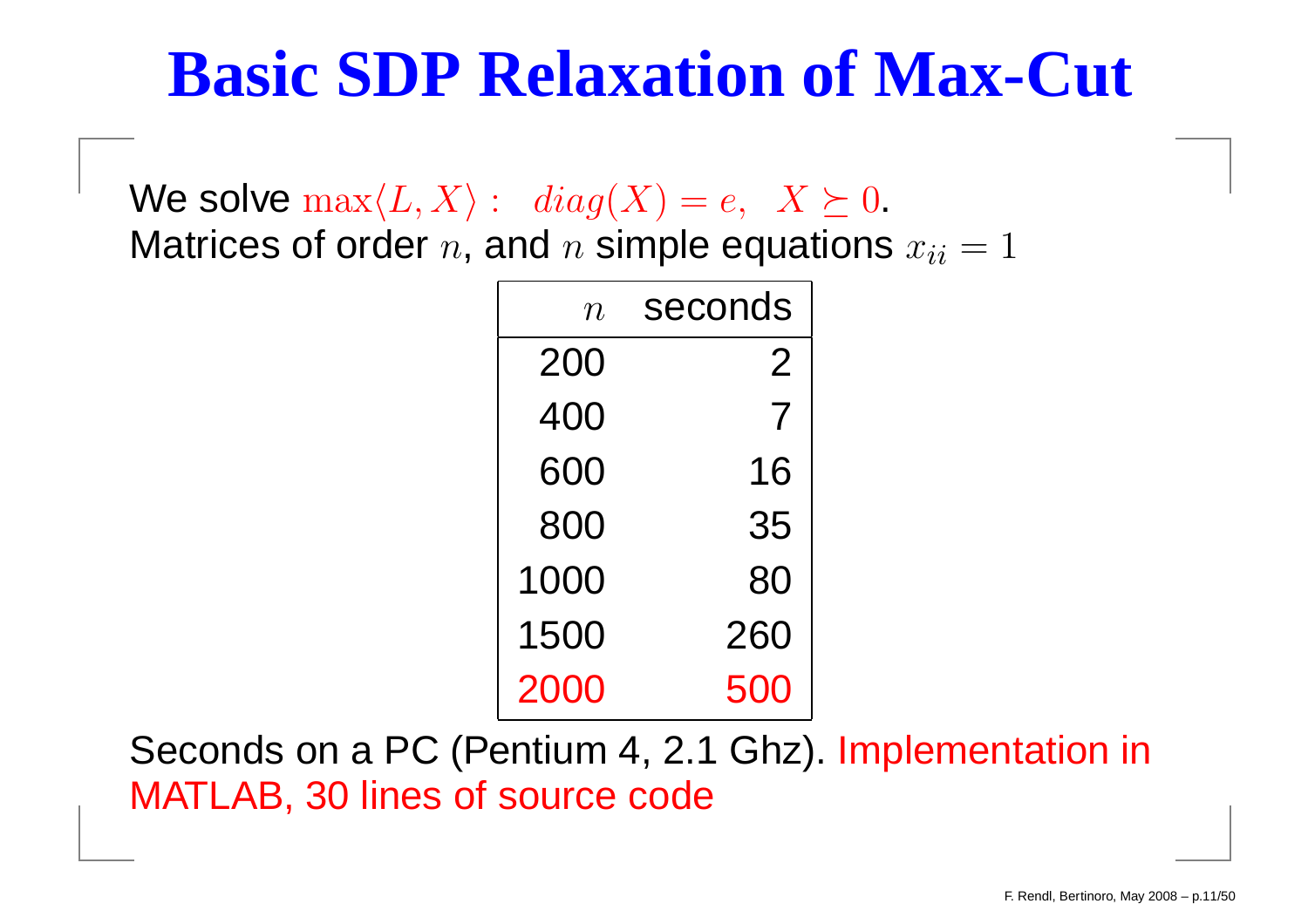#### **Example: Lovasz Theta Function**

Given a graph  $G = (V, E)$  with  $|V| = n, |E| = m$ .

 $\vartheta(G) = \max\{\langle J, X\rangle : \mathsf{tr}(X) = 1, x_{ij} = 0 \; \forall (ij) \in E, \; X \succeq 0\}$ 

The number of constraints depends on the edge set  $E.$ 

| n    | 100              | 200   | 300  | 400  |
|------|------------------|-------|------|------|
| E    | 487              | 2047  | 4531 | 7949 |
| time | 1                | 30    | 309  | 1583 |
| E    | 1240             | 5099  |      |      |
| time | $\boldsymbol{7}$ | 371   |      |      |
| E    | 2531             | 10026 |      |      |
| time | 34               | 2735  |      |      |

Further details: Dukanovic, Rendl: Math. Prog. 109 (2007)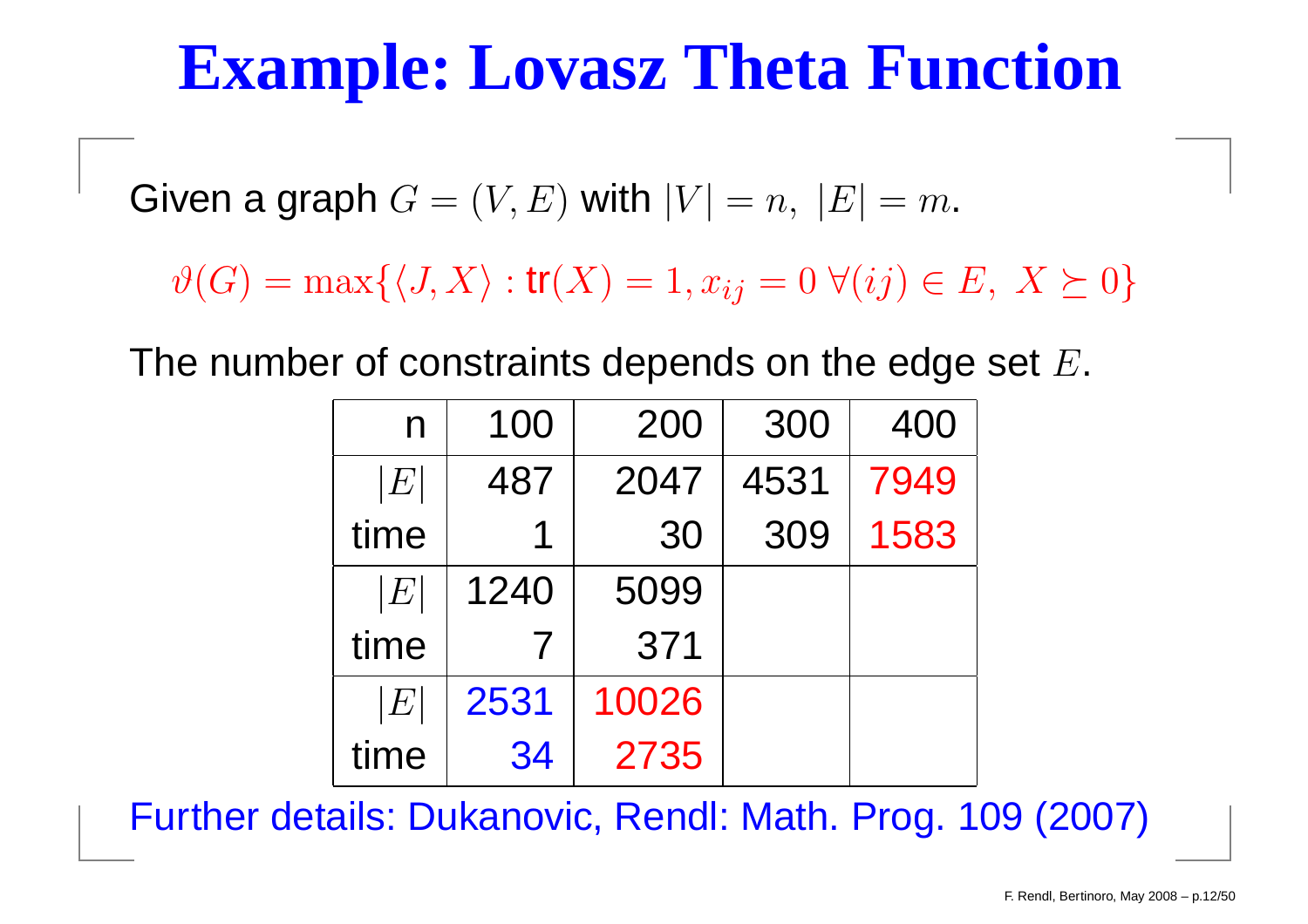# **Timings: Random SDP**

Each  $A_i$  is nonzero only on randomly chosen 4  $\times$  4 submatrix, main diagonal is 0. SEDUMI seconds with default setting.

| n   | m    | secs. |
|-----|------|-------|
| 100 | 1000 | 11    |
| 100 | 2000 | 159   |
| 200 | 2000 | 151   |
| 200 | 5000 | 2607  |
| 300 | 5000 | 2395  |

No attempt with larger  $m.$  Memory (!!) and time (!!)

For more results, see Mittelmann's site: http://plato.asu.edu/ftp/sdplib.html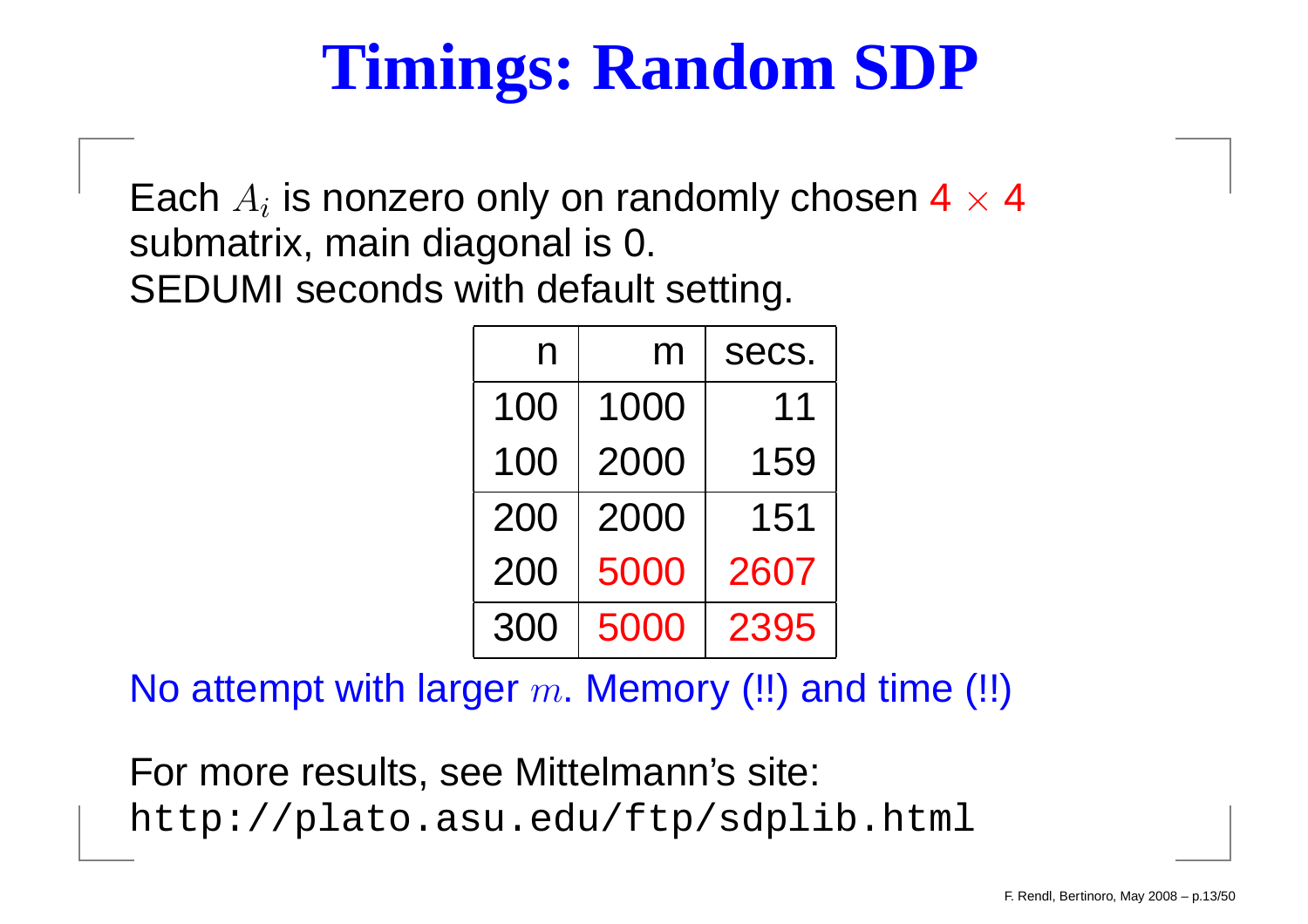#### **What if** <sup>m</sup>**is too large?**

We consider

```
\max\langle C, X \rangle such that A(X) = b, X \succeq 0,
```
where  $b \in I\!\!R^m$  and  $m$  is too large, for instance  $m > 10,000$ .

Two ideas:

• Suppose we can split the constraints into two parts so that including only one part makes SDP easy → work on partial<br>Lagrangian dual Lagrangian dual

• Use projection methods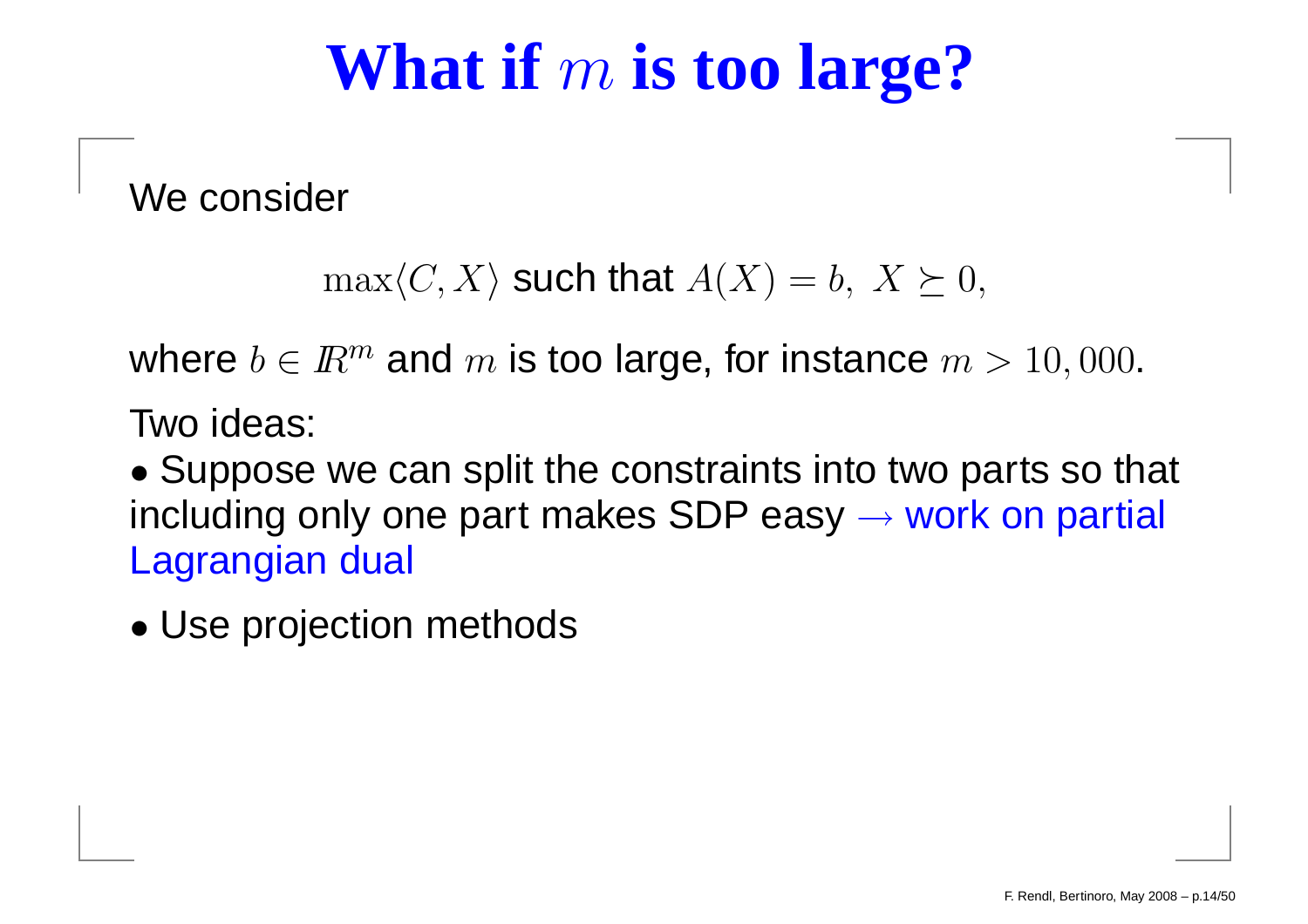### **Partial Lagrangian**

Now we consider

 $z^* := \max\langle C, X \rangle$  such that  $A(X) = a, B(X) = b, X \succeq 0.$ 

The idea: Optimizing over  $A(X)=a$  without  $B(X)=b$  is 'easy', but inclusion of  $B(X)=b$  makes SDP difficult. (Could also have inequalities  $B(X)\leq b$ .)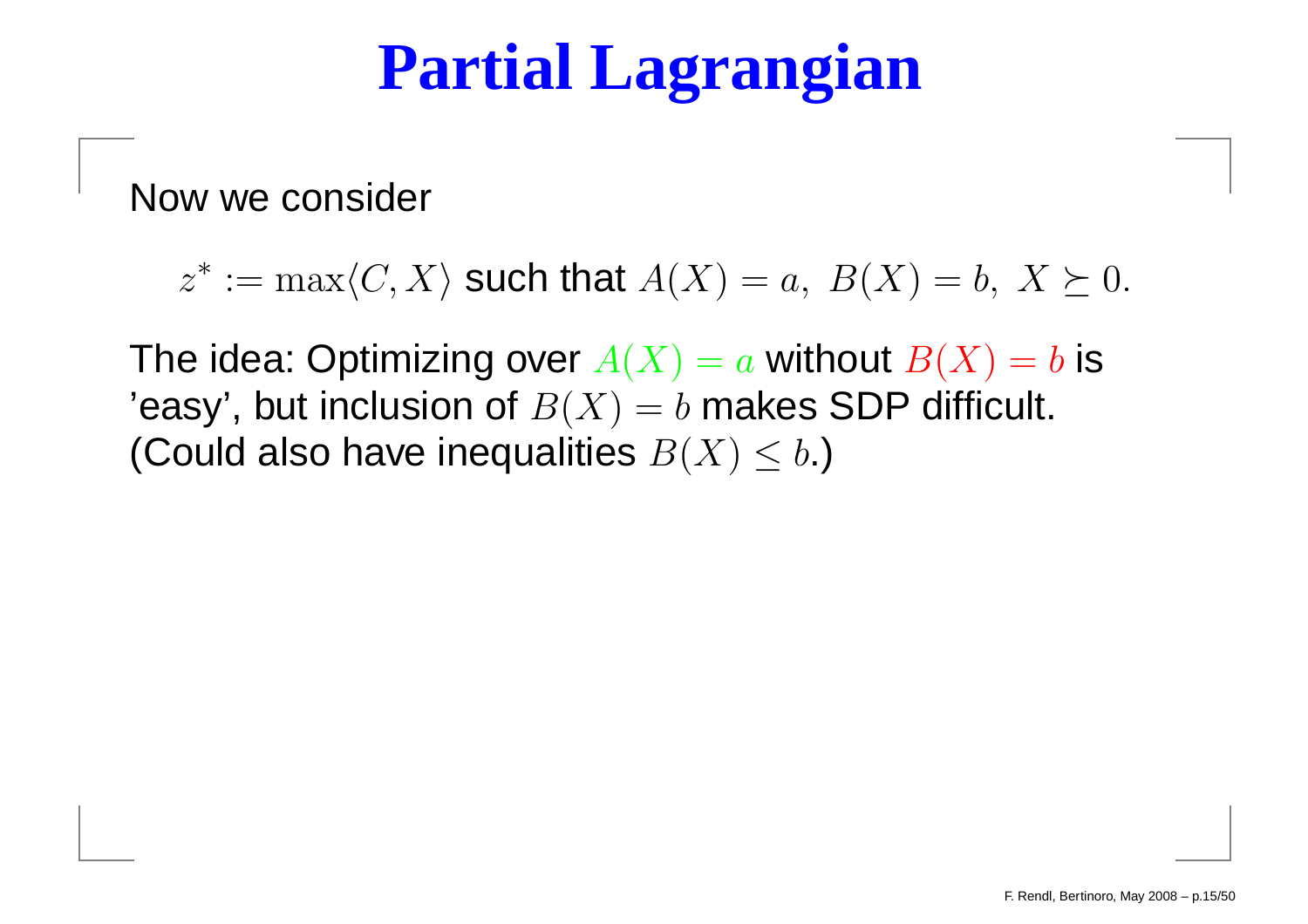### **Partial Lagrangian**

Now we consider

 $z^* := \max\langle C, X \rangle$  such that  $A(X) = a, B(X) = b, X \succeq 0.$ 

The idea: Optimizing over  $A(X)=a$  without  $B(X)=b$  is 'easy', but inclusion of  $B(X)=b$  makes SDP difficult. (Could also have inequalities  $B(X)\leq b$ .) la av Partial Lagrangian Dual ( $y$  dual to  $b$ ):

$$
L(X, y) := \langle C, X \rangle + y^T(b - B(X))
$$

Dual functional:  $\hskip.08cm$   $(F=$  $\{X : A(X) = a, X \succeq 0\}$ :

$$
f(y) := \max_{X \in F} L(X, y) = b^T y + \max_{x \in F} \langle C - B^T(y), X \rangle
$$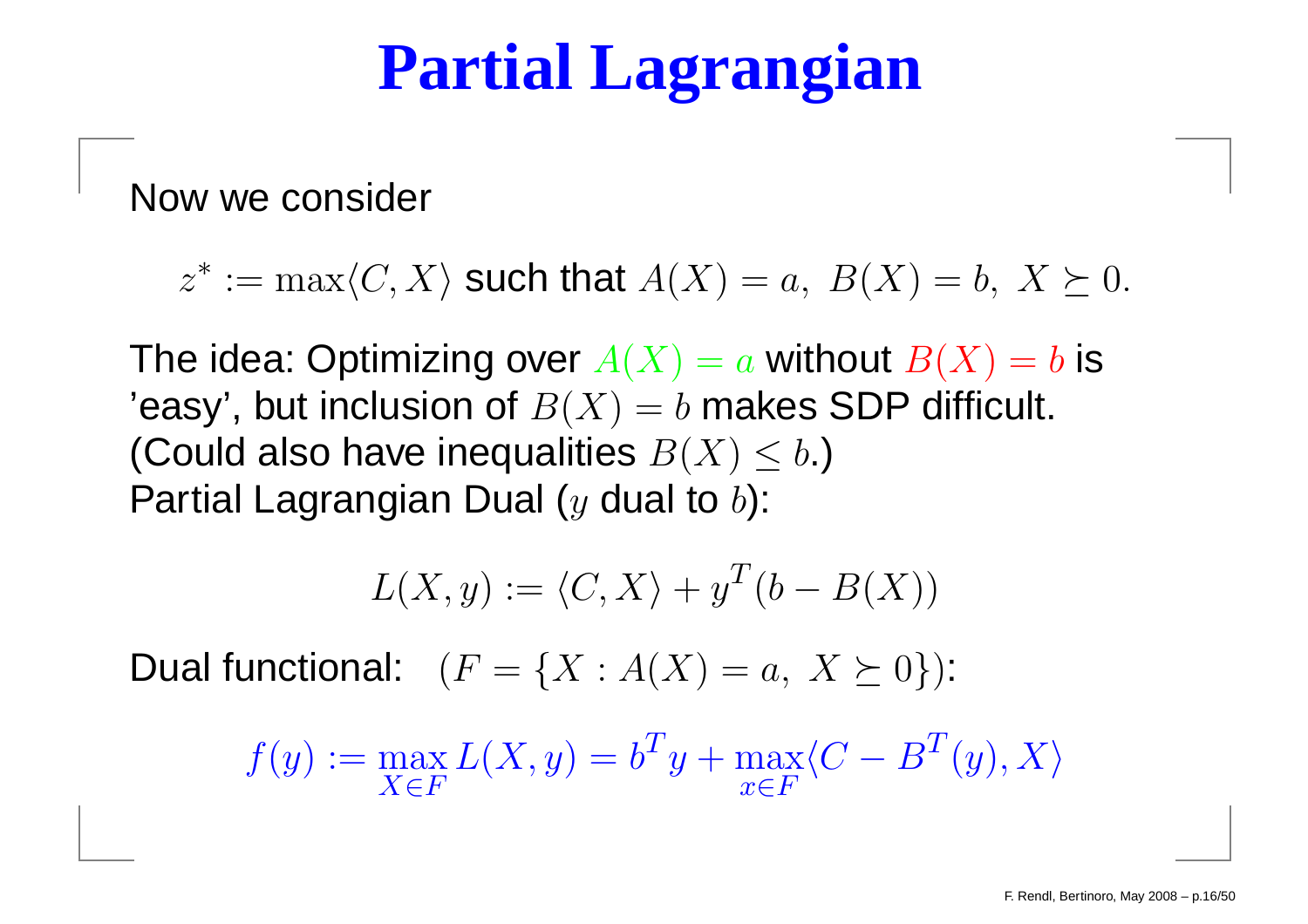# **Properties of**  $f(y)$

Recall:  $f(y) = b^T y + \max_{x \in F} \langle C - B^T(y), X \rangle$  $f$  is convex (max of linear functions) weak duality: <sup>z</sup><sup>∗</sup> ≤ <sup>f</sup>(y) <sup>∀</sup><sup>y</sup> (holds by construction) strong duality:  $z^* = \min_y f(y)$   $\;\;$  (holds under Slater condition)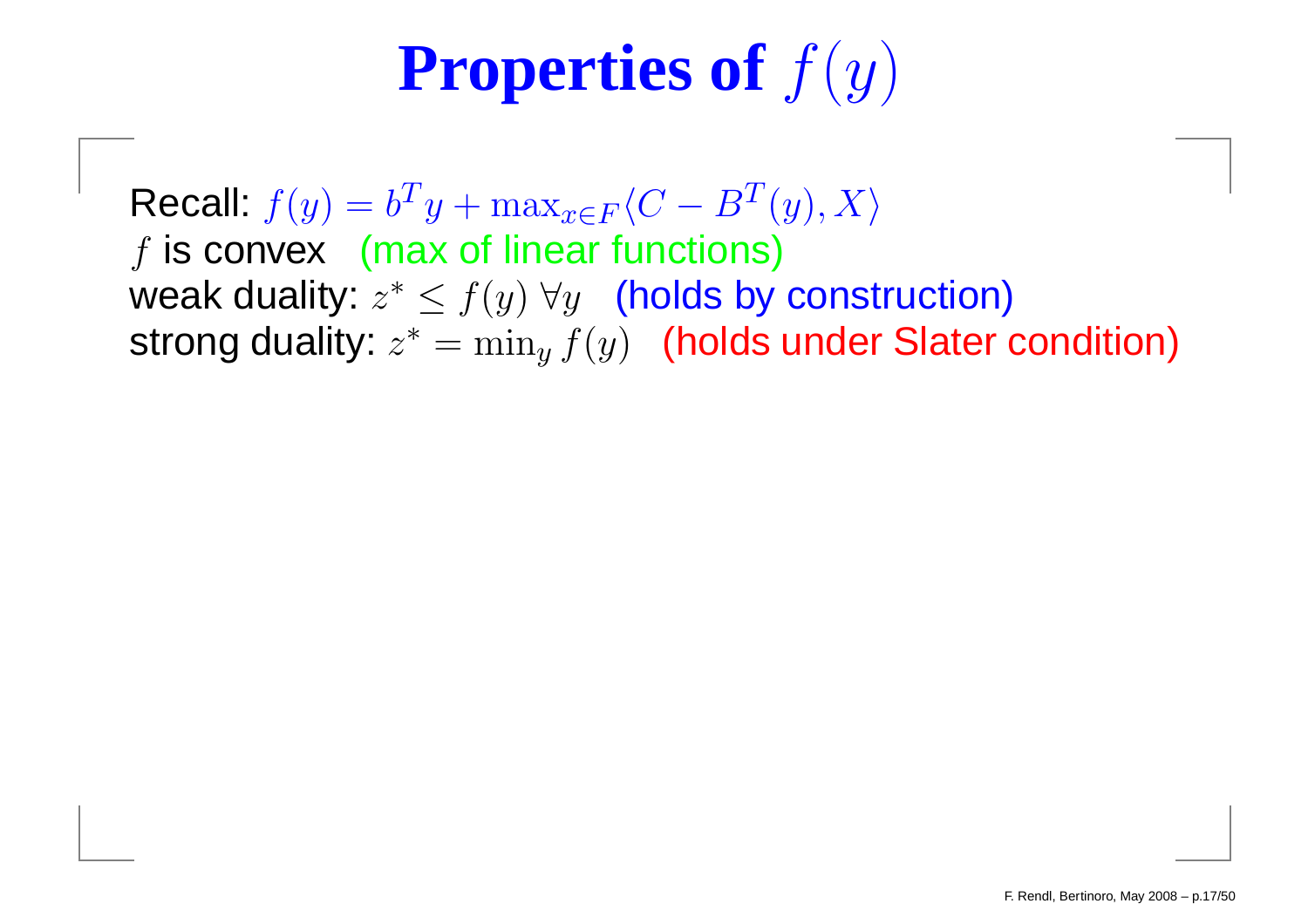# **Properties of**  $f(y)$

Recall:  $f(y) = b^T y + \max_{x \in F} \langle C - B^T(y), X \rangle$  $f$  is convex (max of linear functions) weak duality: <sup>z</sup><sup>∗</sup> ≤ <sup>f</sup>(y) <sup>∀</sup><sup>y</sup> (holds by construction) strong duality:  $z^* = \min_y f(y)$   $\;\;$  (holds under Slater condition)

Basic assumption: We can compute  $f(y)$  easily, yielding also maximizer  $X^*$  and  $g^* := b - B(X^*)$ .  $f(y) = b^T y + \langle C - B^T(y), X^* \rangle = y^T g^* + \langle C, X^* \rangle$ , so

$$
f(v) \ge v^T g^* + \langle C, X^* \rangle,
$$

therefore, using  $\langle C, X^*\rangle = f(y) - y^T g^*$  we get

$$
f(v) \ge f(y) + \langle g^*, v - y \rangle
$$

(This means  $g^*$  is subgradient of  $f$  at  $y$ .)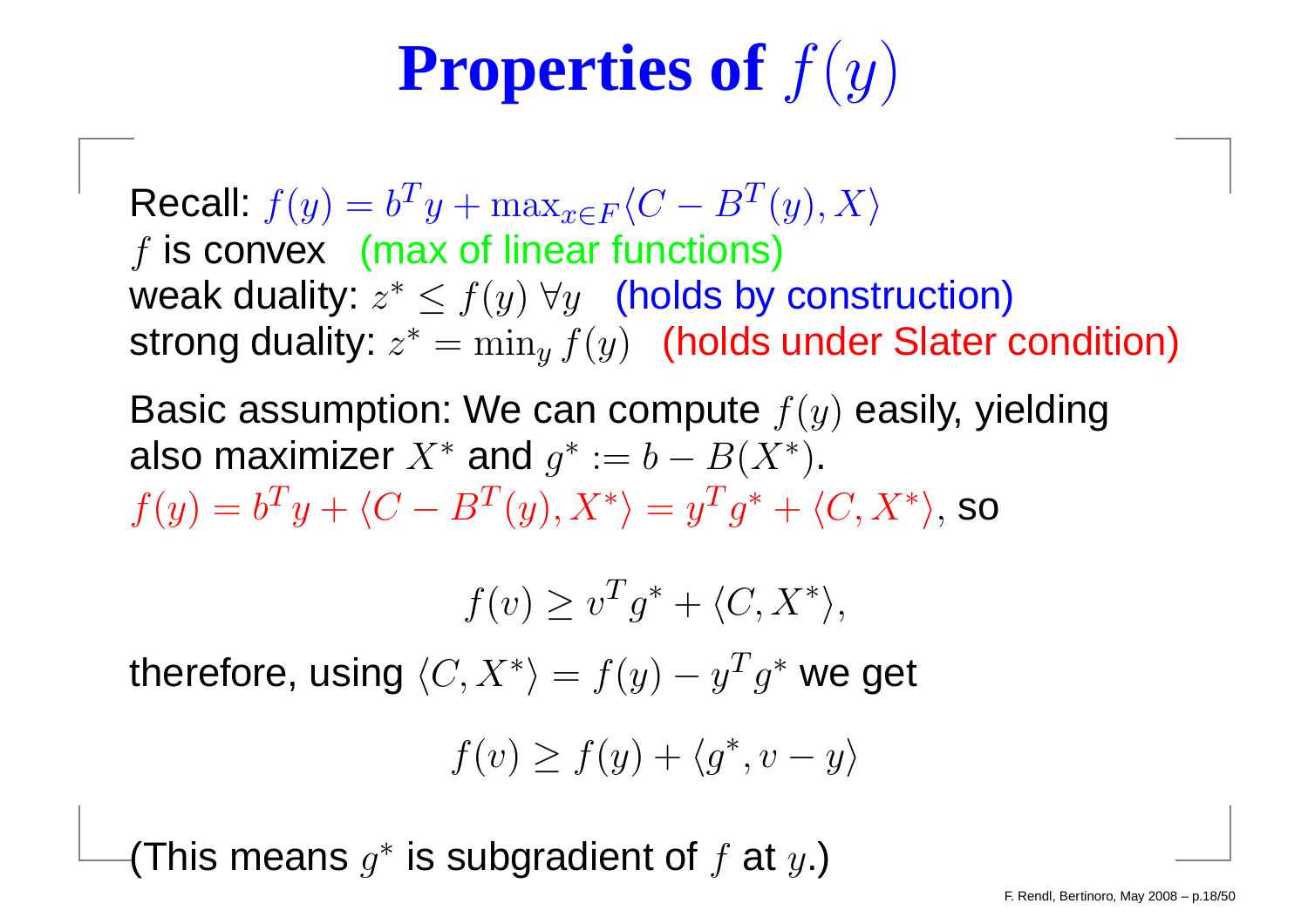# **Minimize** f(y) **using convex optimization**

$$
z^* = \min_{y} f(y) \le f(y) \ \forall y.
$$

Any  $y$  provides upper bound on  $z^\ast$  by weak duality, and we can try to find best upper bound by minimizing the convex but nonsmooth function  $f(y)$ .

Use simple subgradient or more refined bundle methods to get approximate minimizer.

See Lemarechal, Kiwiel 1970s, Zowe, Shor, Nesterov 1980' for the general approach.

See Fischer, Gruber, R. and Sotirov Math Prog 105 (2006)for applications to Max-Cut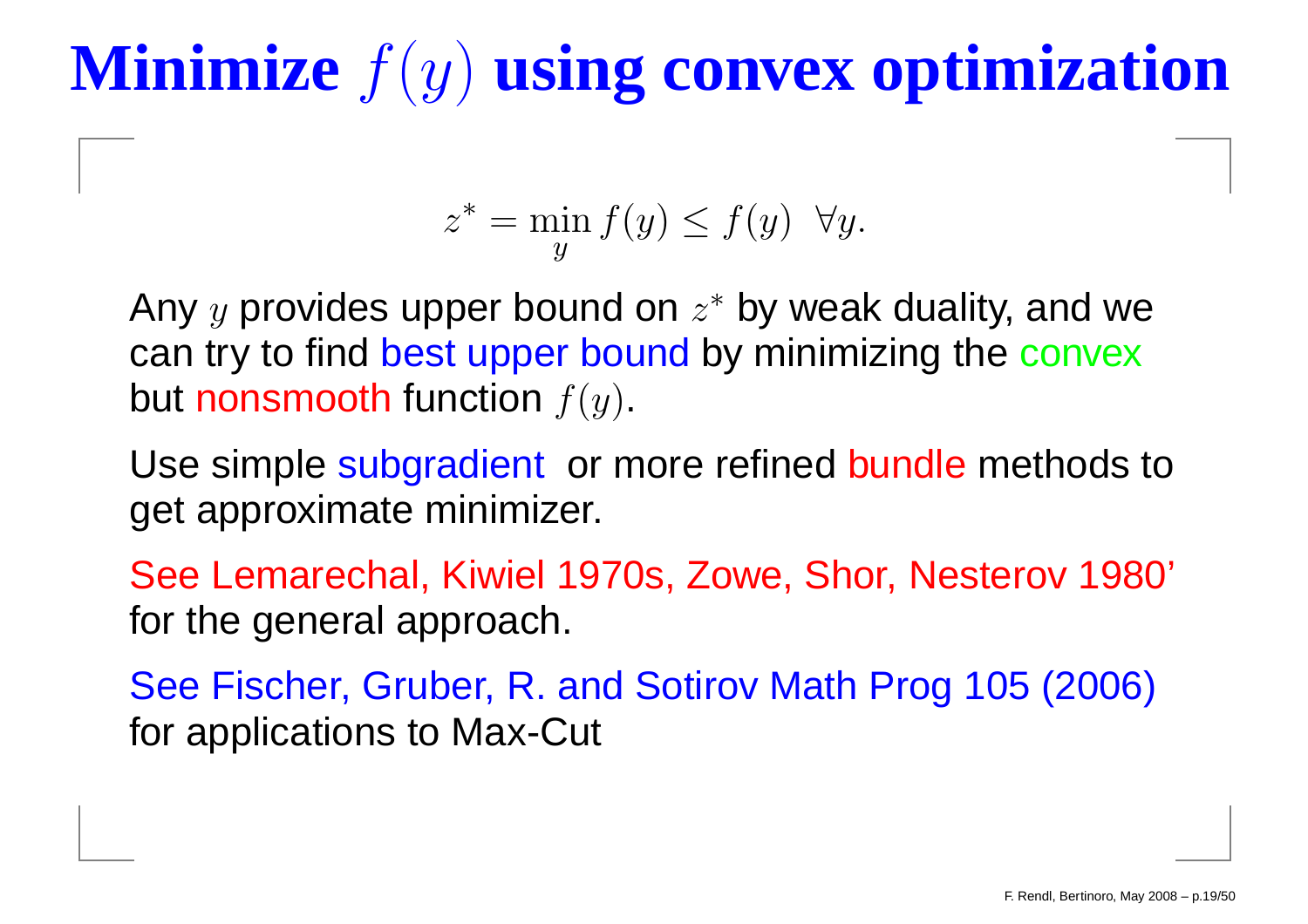# **Computations: SDP <sup>+</sup> triangles**

Big graphs (from Helmberg). Use the bundle method to deal with triangle inequalities. The number of function evaluations of  $f$  is 50 for  $n = 800$ , and 30 for  $n = 2000$ .

| name           | $\boldsymbol{n}$ | cut   | initial gap (%) | final $(\%)$ | minutes |
|----------------|------------------|-------|-----------------|--------------|---------|
| G <sub>6</sub> | 800              | 2172  | 22,29           | 18.15        | 43.11   |
| G11            | 800              | 564   | 11.56           | 1.54         | 60.20   |
| G14            | 800              | 3054  | 4.51            | 2.84         | 59.68   |
| G18            | 800              | 985   | 18.38           | 7.96         | 69.19   |
| G22            | 2000             | 13293 | 6.34            | 5.66         | 278.06  |
| G27            | 2000             | 3293  | 25,77           | 22.94        | 406.66  |
| G39            | 2000             | 2373  | 21.27           | 12.63        | 533.36  |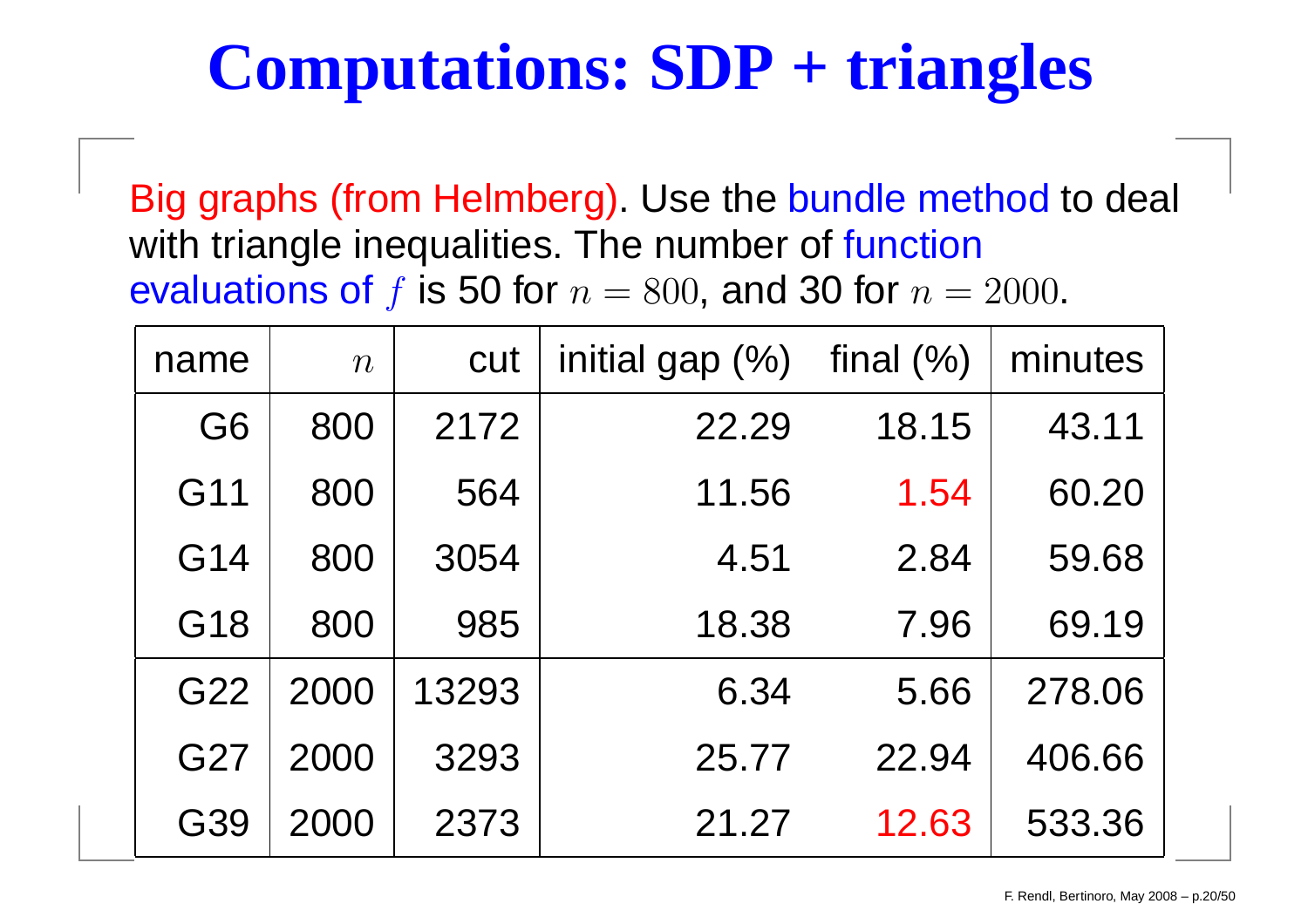#### **Projection methods (for large**m**)**

• Boundary Point method (based on augmentedLagrangian), see Povh, R., Wiegele, Computing (2007)

• Augmented Primal-Dual Method (based on alternateprojections), see Jarre, R. SIOPT (to appear)

$$
(D) \quad \min_{y} b^T y \text{ s.t. } A^T(y) - C = Z \succeq 0.
$$

Lagrangian:

$$
\max_{X} \min_{y,Z \succeq 0} b^T y + \langle X, Z + C - A^T(y) \rangle.
$$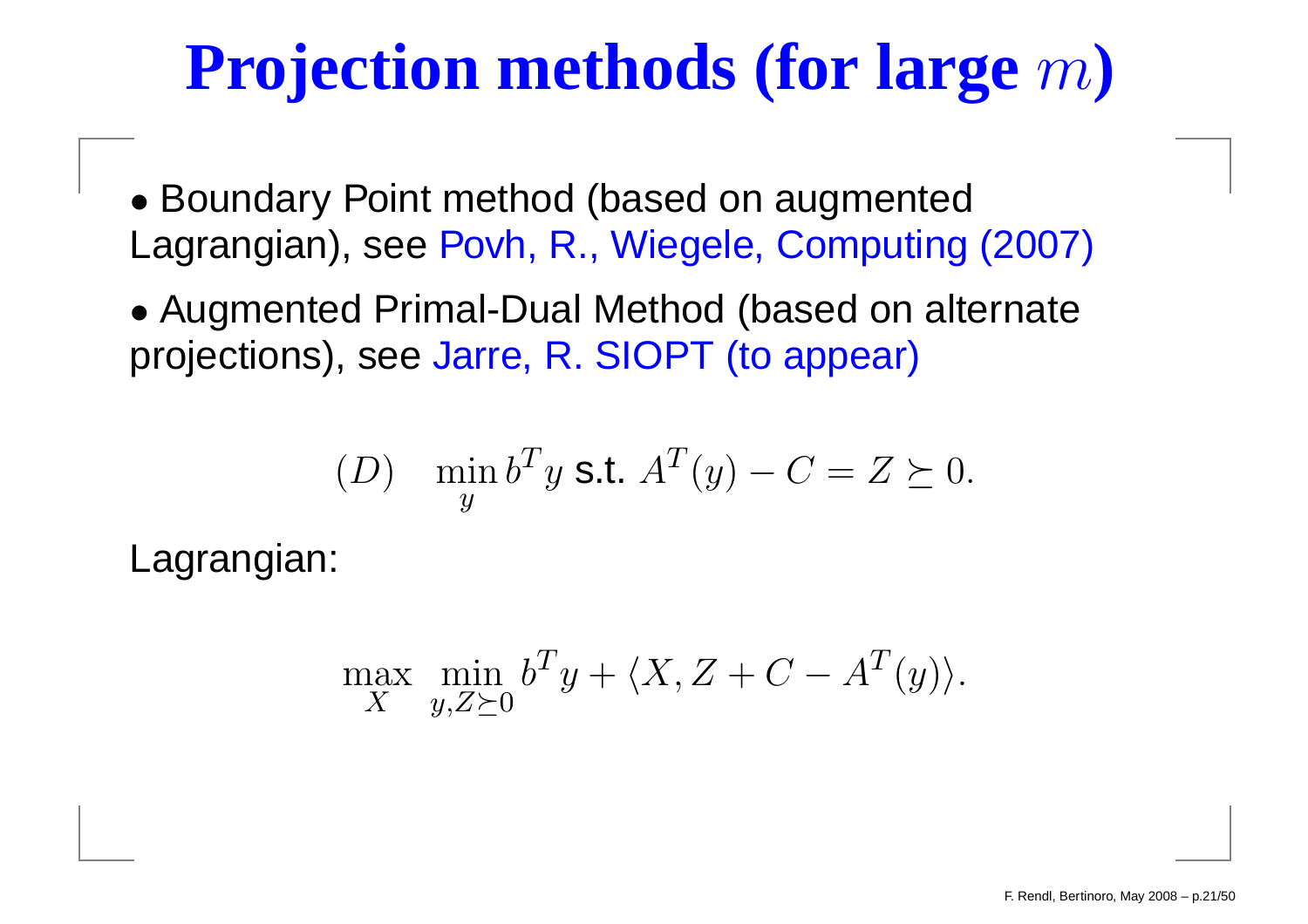### **Augmented Lagrangian**

Augmented Lagrangian applied to (D) $X\dots$  Lagrange Multiplier for dual equations  $\sigma>0$  penalty parameter

$$
L_{\sigma}(y, Z, X) = b^{T}y + \langle X, Z + C - A^{T}(y) \rangle + \frac{\sigma}{2} \| Z + C - A^{T}(y) \|^{2}
$$

#### Generic Method:

repeat until convergence

(a) Keep  $X$  fixed: solve  $\min_{y,Z}$  $\succeq_0 \, L_{\sigma}(y, Z, X)$  to get  $y, Z\succeq0$ 

(b) update 
$$
X: X \leftarrow X + \sigma(Z + C - A^T(y))
$$

(c) update  $\sigma$ 

Original version: Powell, Hestenes (1969)

 $\sigma$  carefully selected gives linear convergence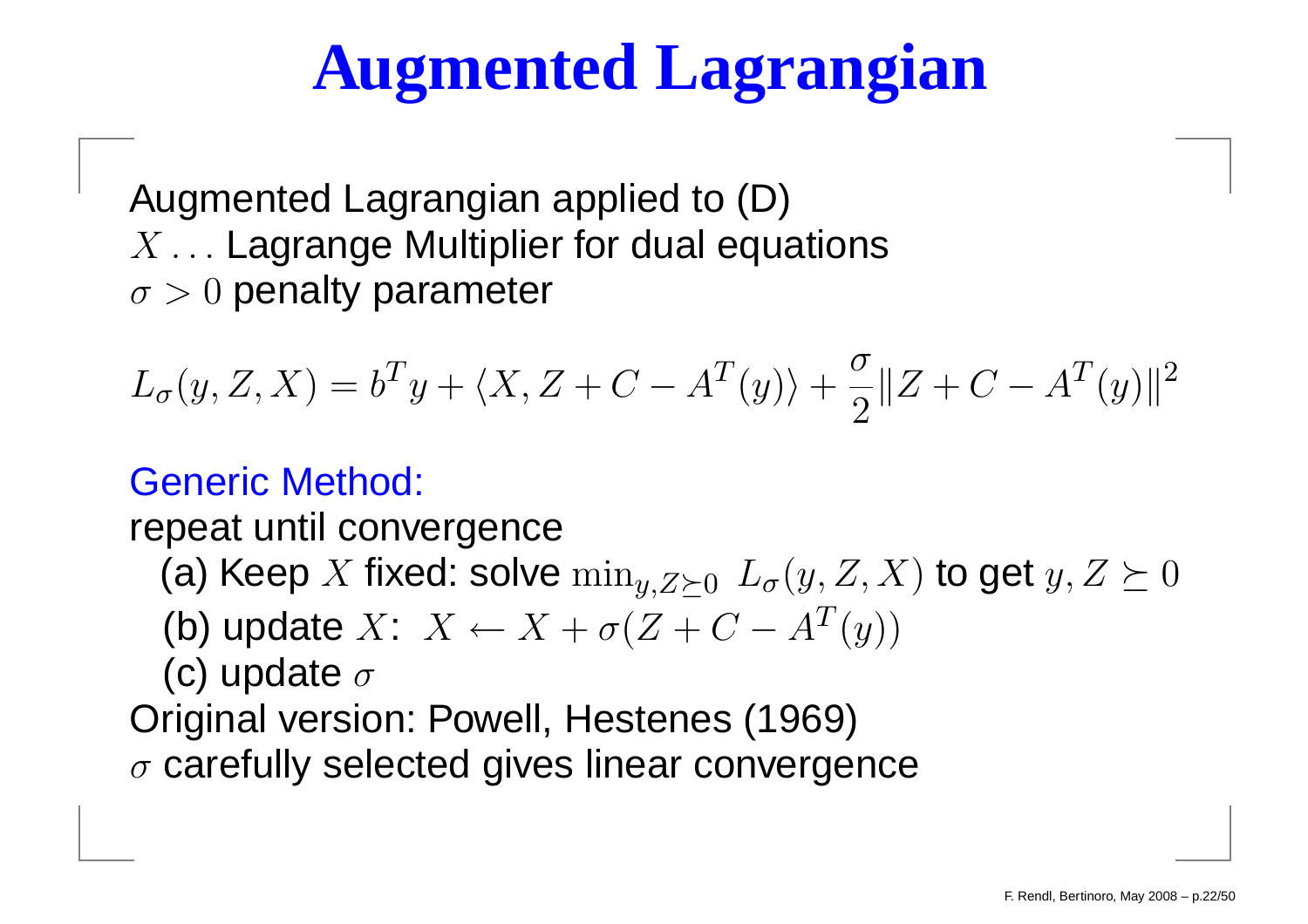#### **Inner Subproblem**

Inner minimization:  $X$  and  $\sigma$  are fixed.

$$
W(y) := A^T(y) - C - \frac{1}{\sigma}X
$$

$$
L_{\sigma} = b^{T} y + \langle X, Z + C - A^{T}(y) \rangle + \frac{\sigma}{2} ||Z + C - A^{T}(y)||^{2} =
$$

$$
= b^T y + \frac{\sigma}{2} \|Z - W(y)\|^2 + const = f(y, Z) + const.
$$

Note that dependence on  $Z$  looks like projection problem,<br>but with additional variables but with additional variables  $y.$ Alltogether this is convex quadratic SDP!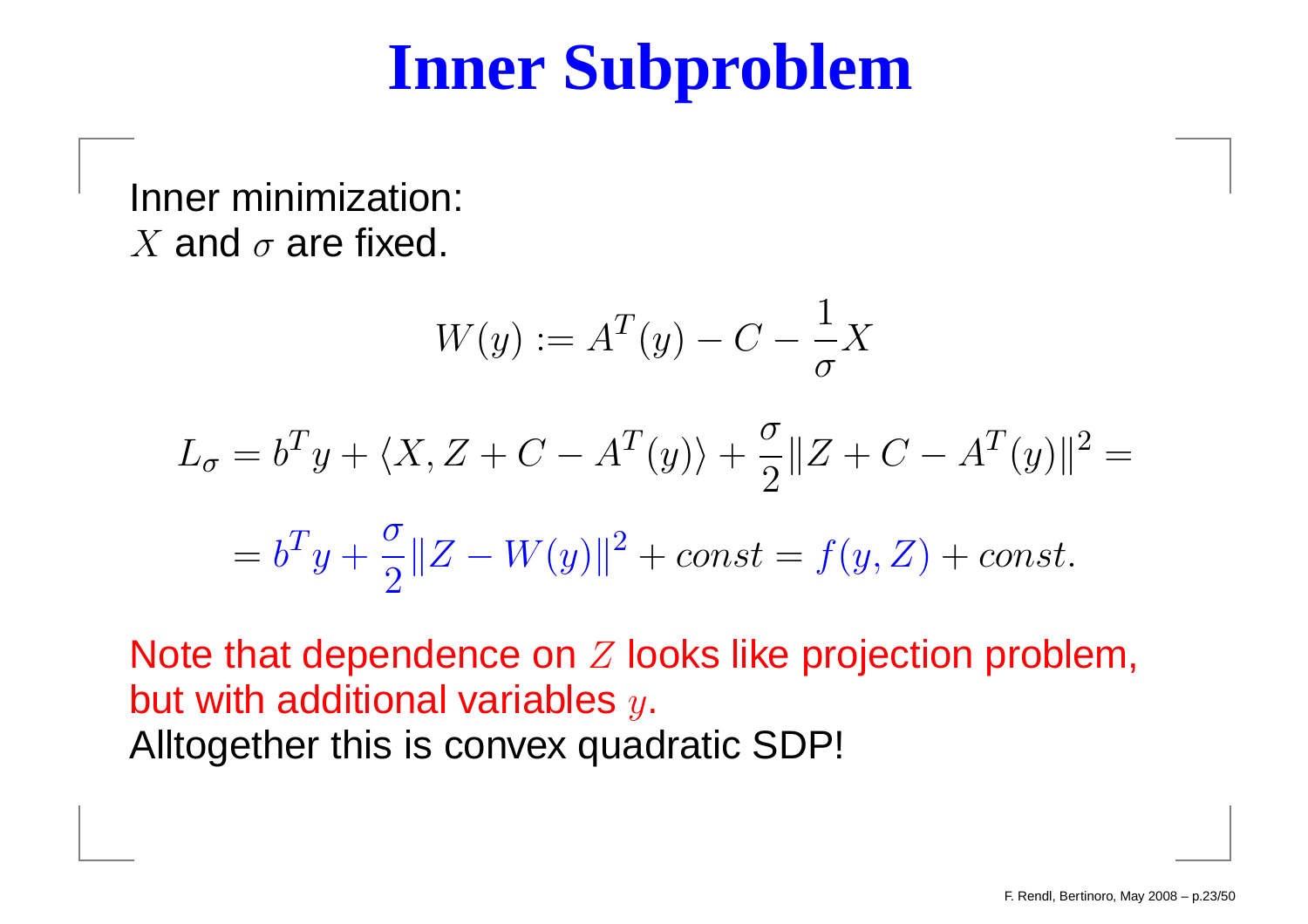### **Optimality conditions (1)**

Introduce Lagrange multiplier  $V\succeq0$  for  $Z\succeq0$ :

$$
L(y, Z, V) = f(y, Z) - \langle V, Z \rangle
$$

Recall:

$$
f(y, Z) = b^T y + \frac{\sigma}{2} \|Z - W(y)\|^2, \ \ W(y) = A^T(y) - C - \frac{1}{\sigma} X.
$$

$$
\nabla_y L = 0 \text{ gives } \sigma A A^T(y) = \sigma A (Z + C) + A(X) - b,
$$
  

$$
\nabla_Z L = 0 \text{ gives } V = \sigma (Z - W(y)),
$$
  

$$
V \succeq 0, \quad Z = \succeq 0, \quad VZ = 0.
$$

Since Slater constraint qualification holds, these arenecessary and sufficient for optimality.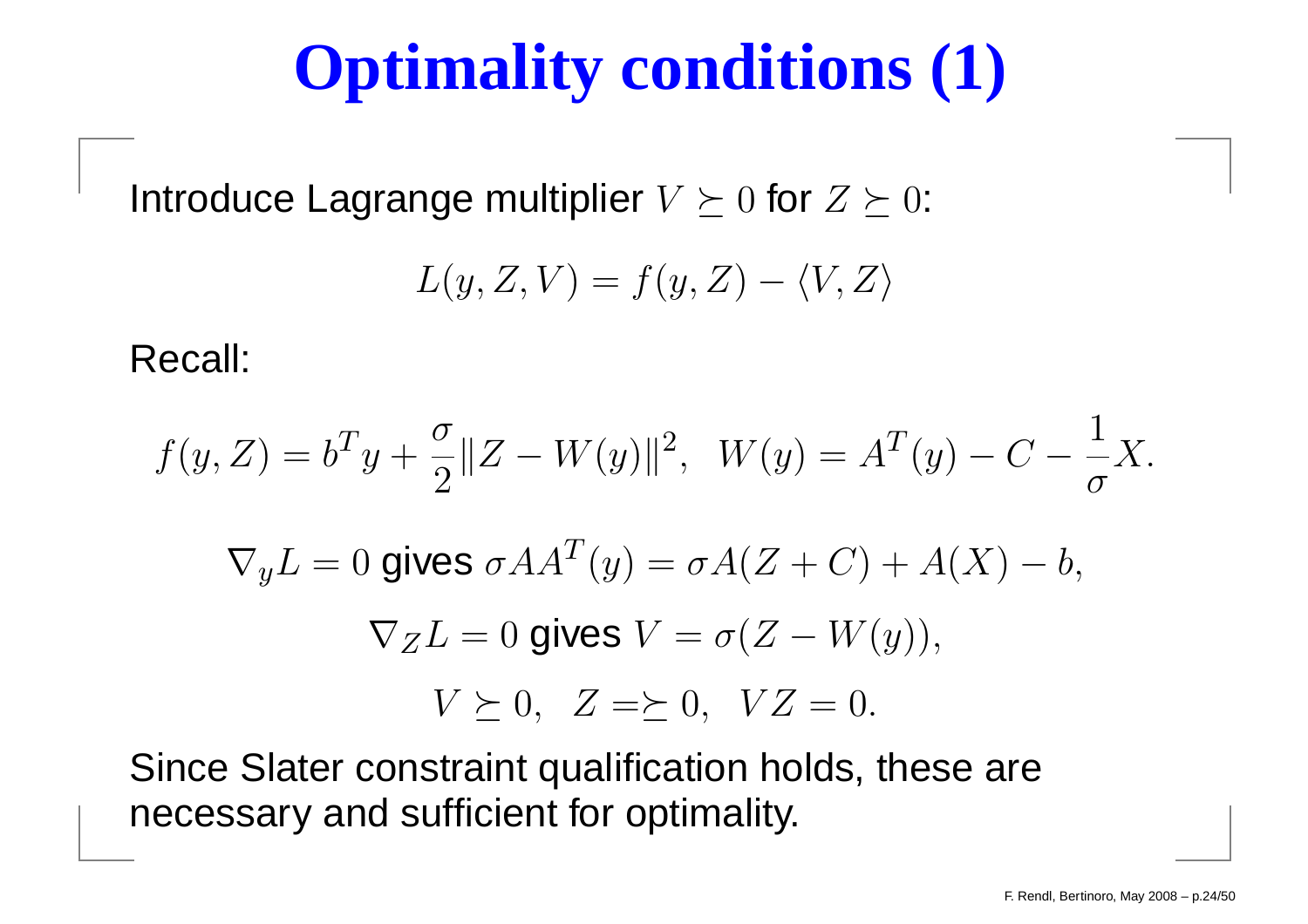# **Optimality conditions (2)**

Note also: For  $y$  fixed we get  $Z$  by projection:  $Z=W(y)_+.$ From matrix analysis:

 $W=W_{+}+W_{-}, W_{+}\succeq 0, -W_{-}\succeq 0, \langle W_{+}, W_{-}\rangle = 0.$ 

We have:  $(y, Z, V)$  is optimal if and only if:

$$
AA^{T}(y) = \frac{1}{\sigma}(A(X) - b) + A(Z + C),
$$

$$
Z = W(y)_{+}, \ \ V = \sigma(Z - W(y)) = -\sigma W(y)_{-}.
$$

Solve linear system (of order  $m$ ) to get  $y.$ Compute eigenvalue decomposition of  $W(y)$  (order  $n$ ).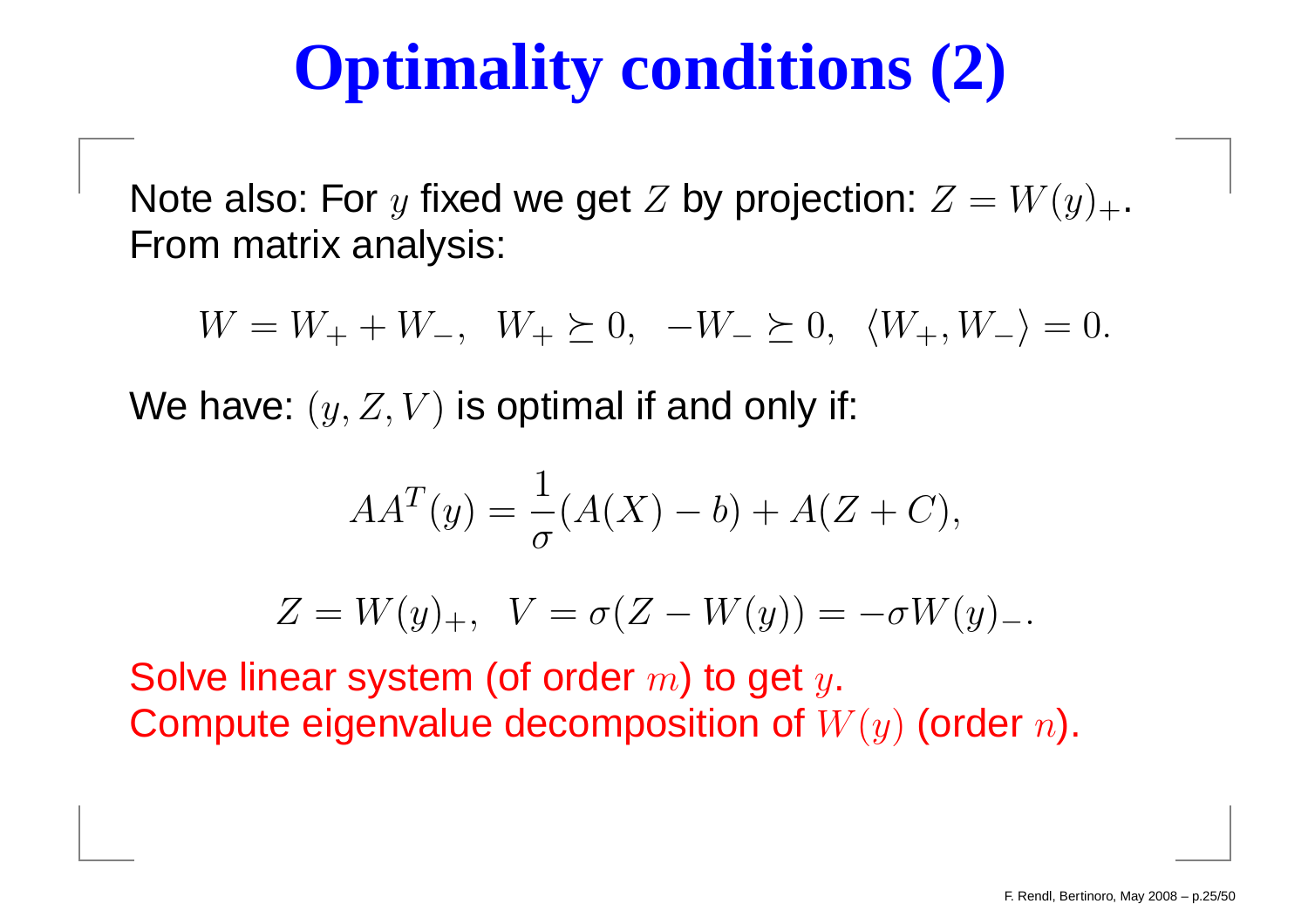#### **Coordinatewise Minimization**

If  $Z$  (and  $X$ ) is kept constant,  $y$  given by unconstrained<br>suceduations in instants as quadratic minimization:

$$
\sigma A A^T y = \sigma A (C + Z) + A(X) - b
$$

If  $y$  (and  $X$ ) is kept constant,  $Z$  is given by projection onto PSD:

$$
\min_{Z \succeq 0} \|Z - W(y)\|^2
$$

Solved by eigenvalue decomposition of  $W(y)$ . Optimal  $Z$ given by  $Z=W(y)_+.$ ∩ R⊔r⊆ see also Burer and Vandenbussche (2004) for <sup>a</sup> similarapproach applied to primal SDP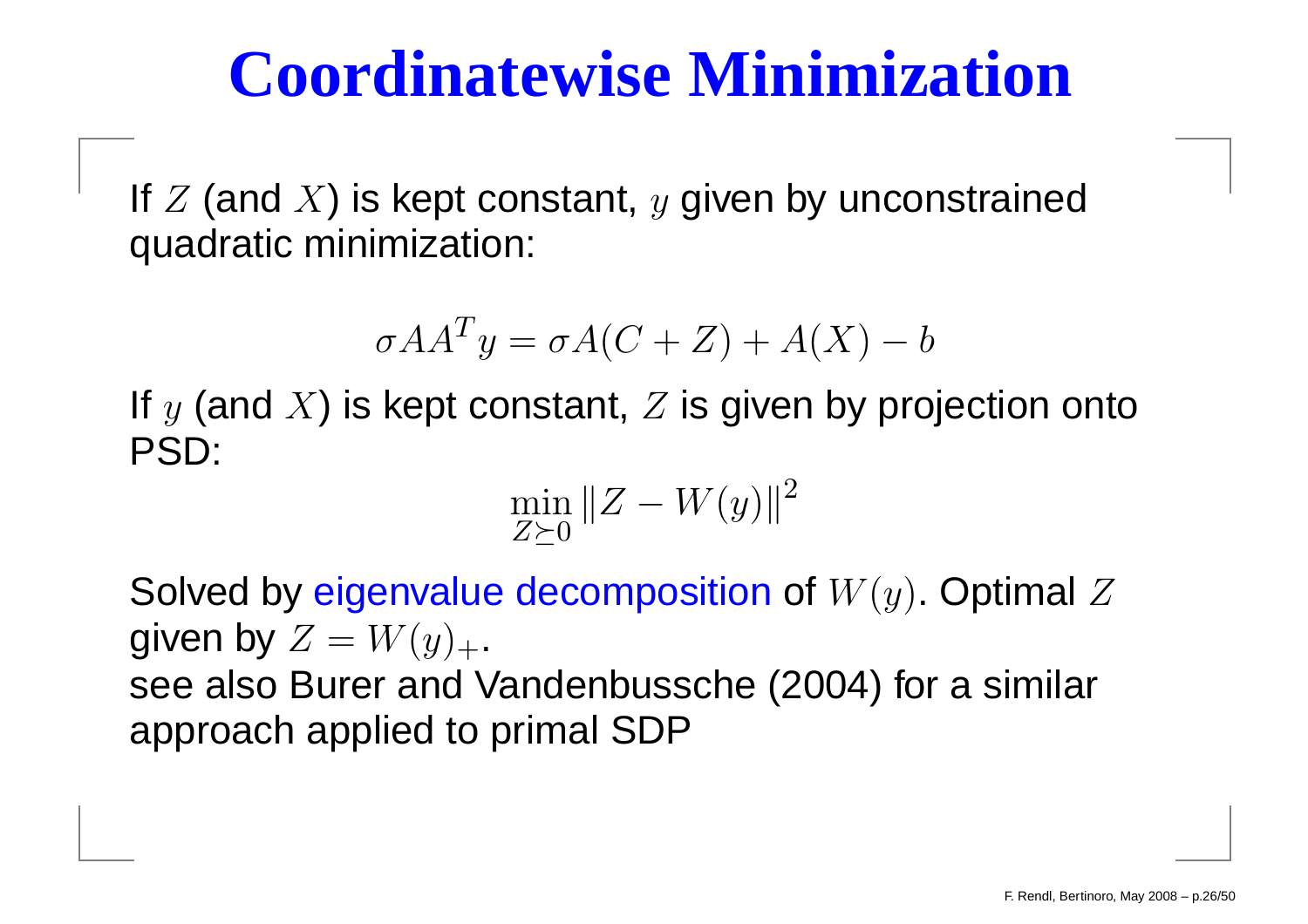# **Why boundary-point method?**

Observe that the update on  $X$  is given by

$$
X \leftarrow X + \sigma(Z + C - A^T(y)) =
$$

$$
(X + \sigma C - \sigma A^T(y)) + \sigma Z = -\sigma W(y) + \sigma W(y) + \sigma W(y) + \sigma W(y) - \succeq 0
$$

We have

$$
Z = W(y)_+, \ X = -\sigma W(y)_-
$$

therefore  $X$  and  $Z$  are always in PSD and

$$
ZX=0.
$$

Maintain complementarity and semidefiniteness. Once wereach primal and dual feasibility, we are optimal.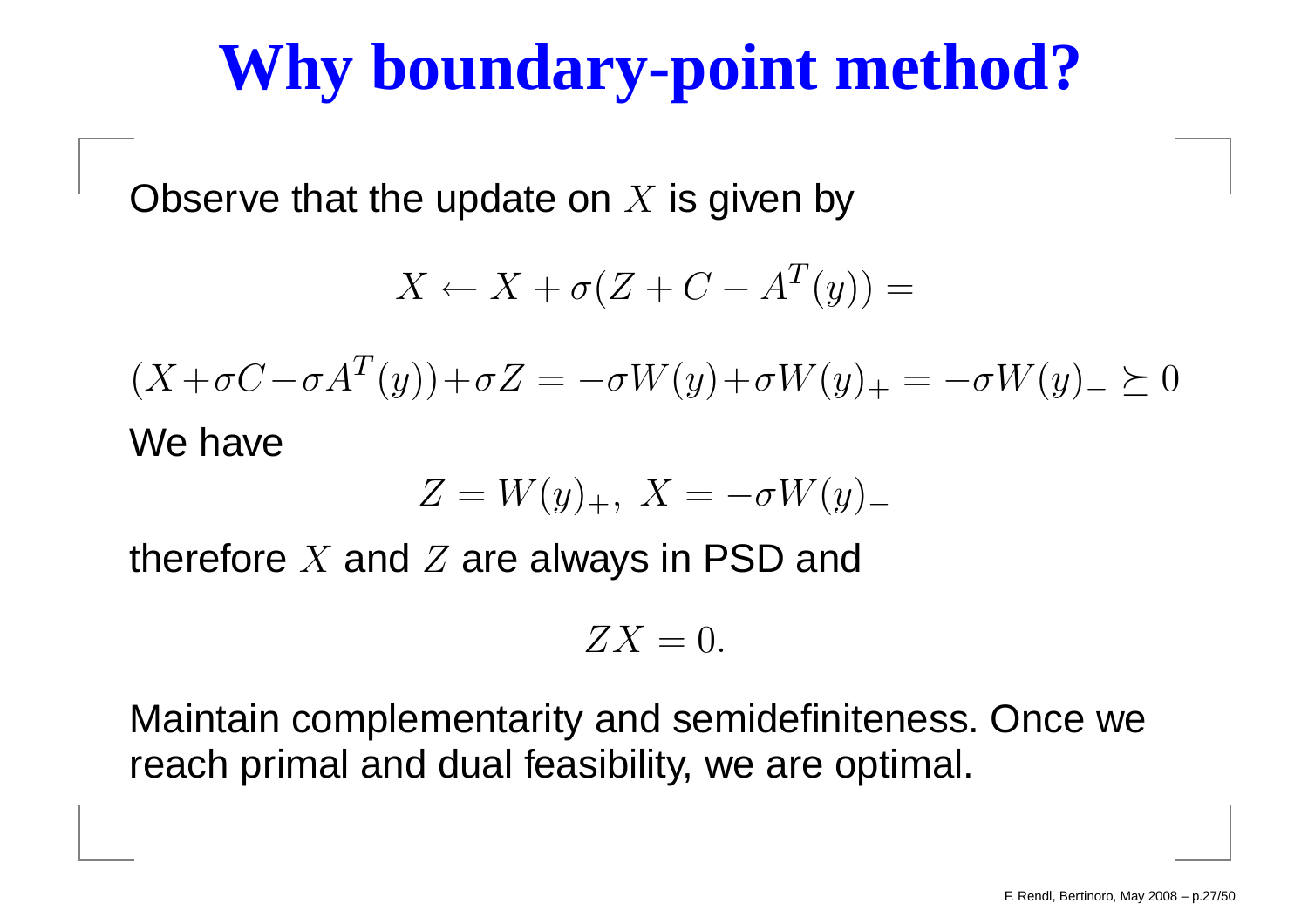# **Inner stopping condition**

Inner optimality conditions:

$$
AA^{T}(y) = \frac{1}{\sigma}(A(X) - b) + A(Z + C),
$$

$$
Z = W(y)_{+}, \ \ V = \sigma(Z - W(y)) = -\sigma W(y)_{-}.
$$

Equations defining  $Z$  and  $V$  hold for current  $y$ . So error occurs only in first equation.

$$
A(V) = A(\sigma(Z + C - A^T(y)) + X), \text{ so}
$$
  

$$
b - A(V) = \sigma AA^T(y) - \sigma A(Z + C + \frac{1}{\sigma}X) + b.
$$

$$
||AA^T(y) - \frac{1}{\sigma}(A(X) - b) - A(Z + C)|| = \frac{1}{\sigma}||A(V) - b||.
$$

Inner error is primal infeasibility of  $V$ .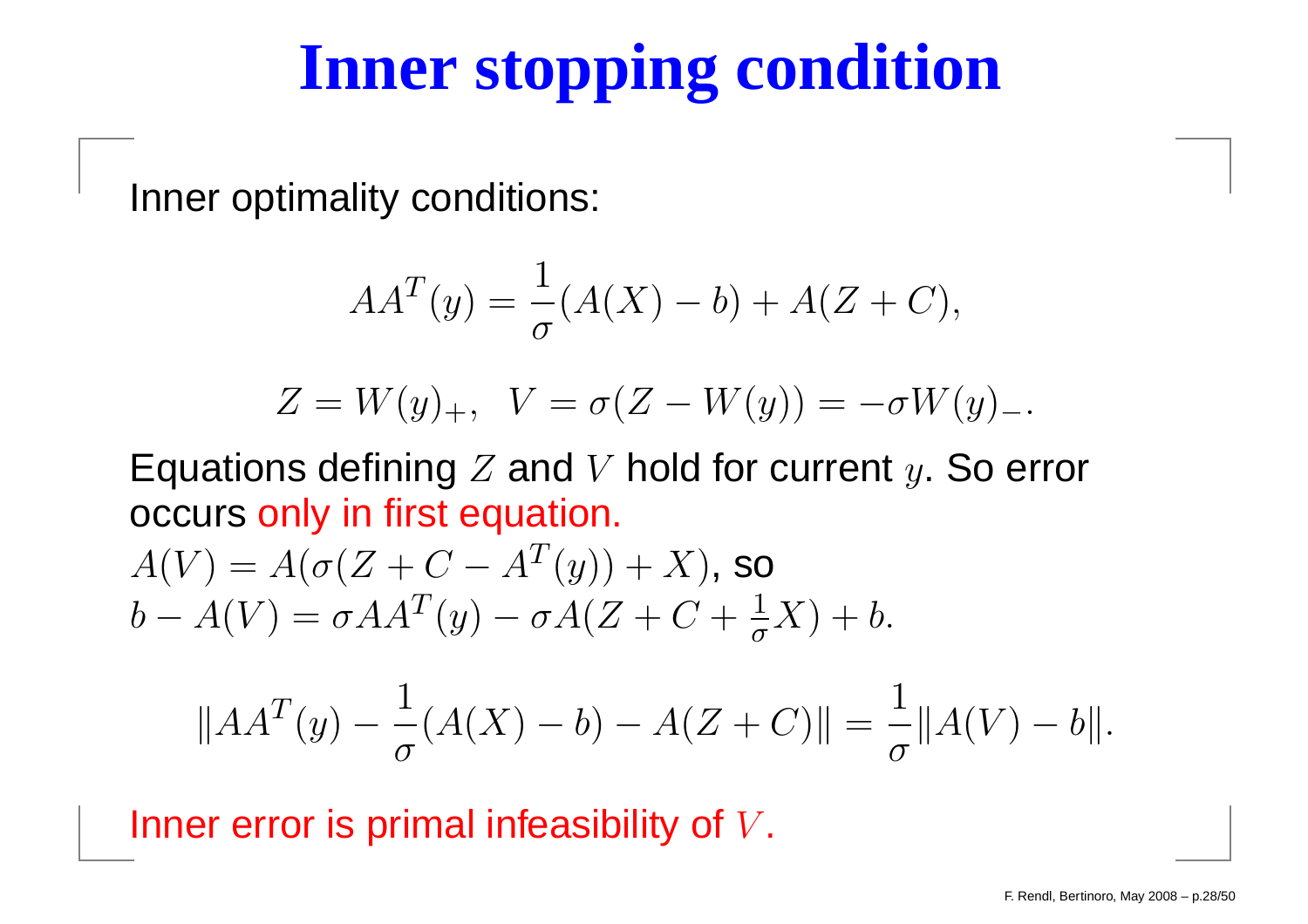#### **Boundary Point Method**

Start:  $\sigma>0, X\succeq0, Z\succeq0$  $\mathsf{repeat}\ \mathsf{until}\ \|Z-A^T(y)+C\|\leq \epsilon\ \mathsf{if}\ \mathsf{if}\ \mathsf{if}\ \mathsf{if}\ \mathsf{if}\ \mathsf{if}\ \mathsf{if}\ \mathsf{if}\ \mathsf{if}\ \mathsf{if}\ \mathsf{if}\ \mathsf{if}\ \mathsf{if}\ \mathsf{if}\ \mathsf{if}\ \mathsf{if}\ \mathsf{if}\ \mathsf{if}\ \mathsf{if}\ \mathsf{if}\ \mathsf{if}\ \mathsf{if}\ \mathsf{if}\ \mathsf{if}\ \mathsf{if}\ \mathsf{if}\ \mathsf{if}\ \mathsf{if}\ \mathsf{if}\ \mathsf{if}\ \mathsf{if}\ \mathsf{if}\ \$  $\overline{1}$  $\bullet$  repeat until  $\|A(V) -$ - Solve for  $v: 44$  $\|b\| \leq \sigma \epsilon\; (X, \sigma \; \mathsf{fixed})$ : Solve for y:  $AA^T(y) = rhs$ Compute  $Z=W(y)_{+}, V=-\sigma W(y)_{-}$  $Y - 1$ • Update  $X: X = -\sigma W(y)$ <sub>-</sub>

#### Note: Outer stopping condition is dual feasibility.

See Povh, R., Wiegele, Computing (2006), and Malick, Povh, R., Wiegele (working paper, Klagenfurt 2008)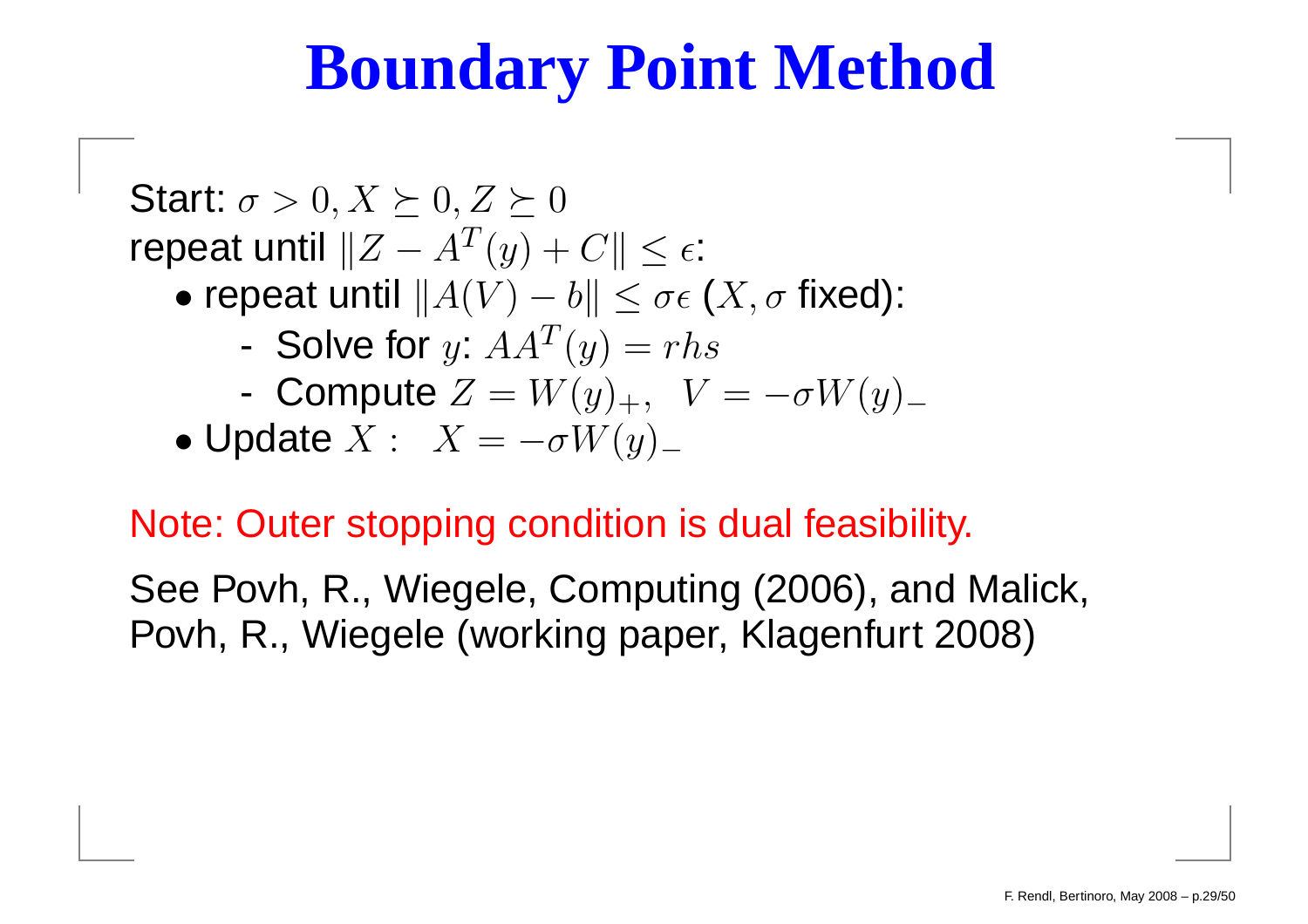#### **Theta Number revisited**

Comparing Boundary point method (bpm) (Povh, R., Wiegele (2006)) to Kocvara and Stingl's KS iterative SDP solver (2006). Timings of KS from their paper, their machineis at least twice as fast as ours, 5 digits accuracy. Randomgraphs from the Kim Toh collection.

| graph    | $\overline{n}$ | $\vert E \vert$ | KS (secs) | bpm |
|----------|----------------|-----------------|-----------|-----|
| theta82  | 400            | 23871           | 695       | 87  |
| theta83  | 400            | 39861           | 852       | 70  |
| theta102 | 500            | 37466           | 1231      | 143 |
| theta103 | 500            | 62515           | 1960      | 110 |
| theta104 | 500            | 87244           | 2105      | 124 |
| theta123 | 600            | 90019           | 2819      | 205 |
| theta162 | 800            | 127599          | 6004      | 570 |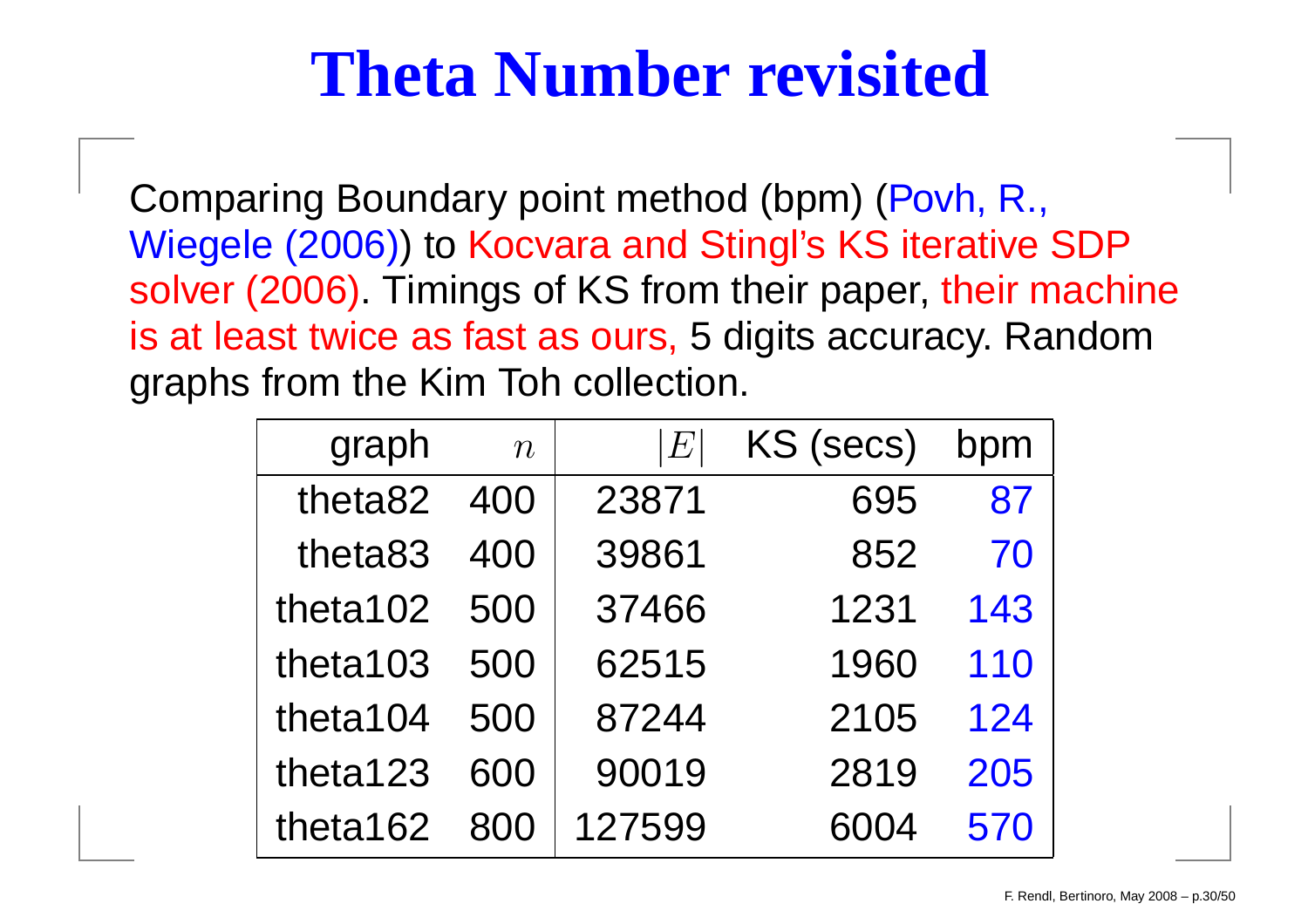# **Theta: big DIMACS graphs**

| graph               | $\boldsymbol{n}$ | m        | $\vartheta$ | $\omega$ |
|---------------------|------------------|----------|-------------|----------|
| keller <sub>5</sub> | 776              | 74.710   | 31.00       | 27       |
| keller <sub>6</sub> | 3361             | 1026.582 | 63.00       | >59      |
| san1000             | 1000             | 249.000  | 15.00       | 15       |
| san400-07.3         | 400              | 23.940   | 22.00       | 22       |
| brock400-1          | 400              | 20.077   | 39.70       | 27       |
| brock800-1          | 800              | 112.095  | 42.22       | 23       |
| p-hat500-1          | 500              | 93.181   | 13.07       | 9        |
| p-hat1000-3         | 1000             | 127.754  | 84.80       | > 68     |
| p-hat1500-3         | 1500             | 227.006  | 115.44      | >94      |

see Malick, Povh, R., Wiegele (2008): The theta number forthe bigger instances has not been computed before.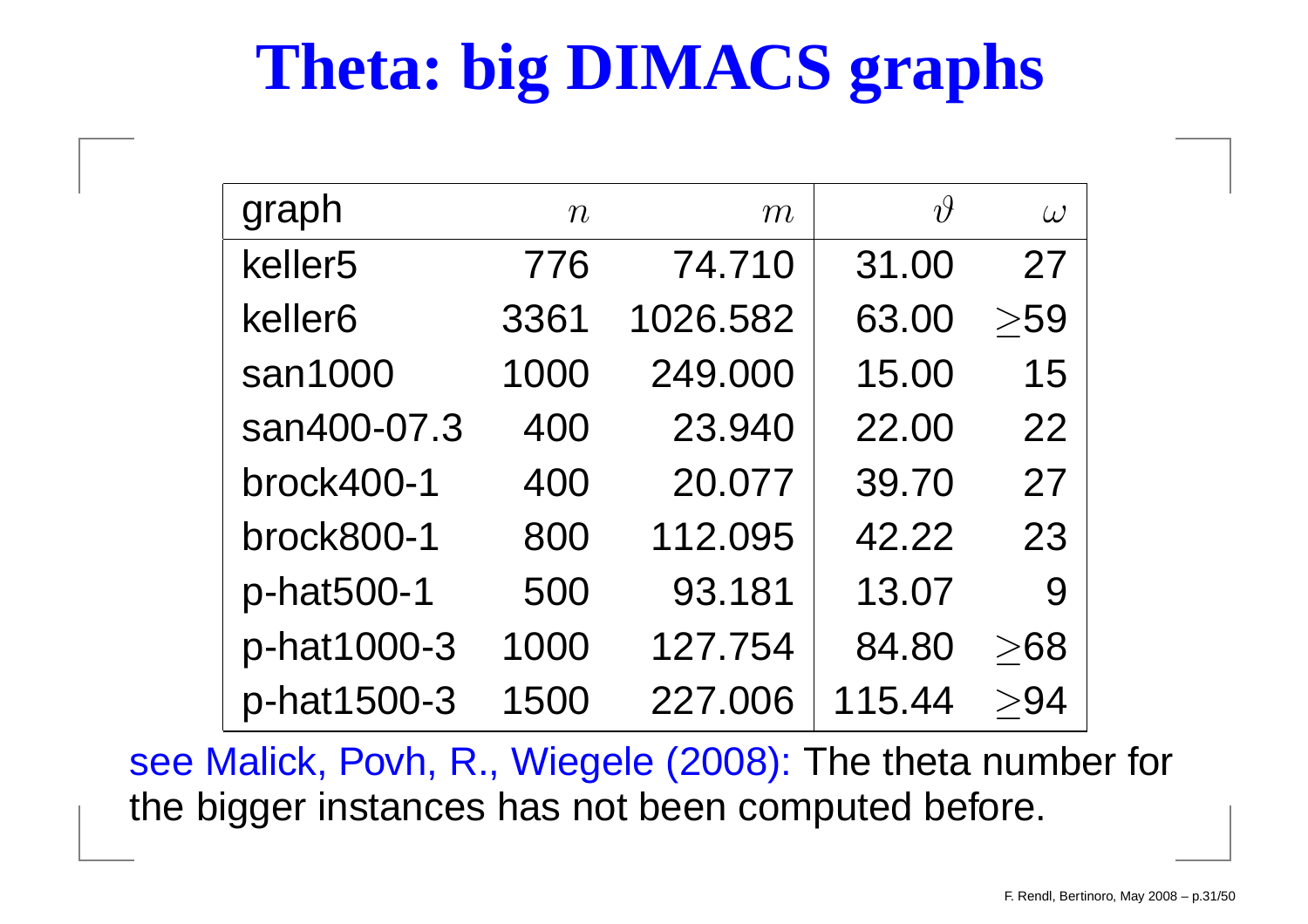# **Comparing IP and projection methods**

| constraint             | IP  | <b>BPM</b> | <b>APD</b> |
|------------------------|-----|------------|------------|
| $A(X) = b$             | yes | ***        | yes        |
| $X \succ 0$            | yes | yes        | ***        |
| $A^T(y) - C = Z$       | yes | ***        | yes        |
| $Z \succ 0$            | yes | yes        | ***        |
| $\langle Z,X\rangle=0$ |     |            | yes        |
| $ZX=0$                 | *** | yes        |            |

 IP: Interior-point approach BPM: boundary point method APD: augmented primal-dual method \*\*\*: means that once this condition is satisfied, the methodstops.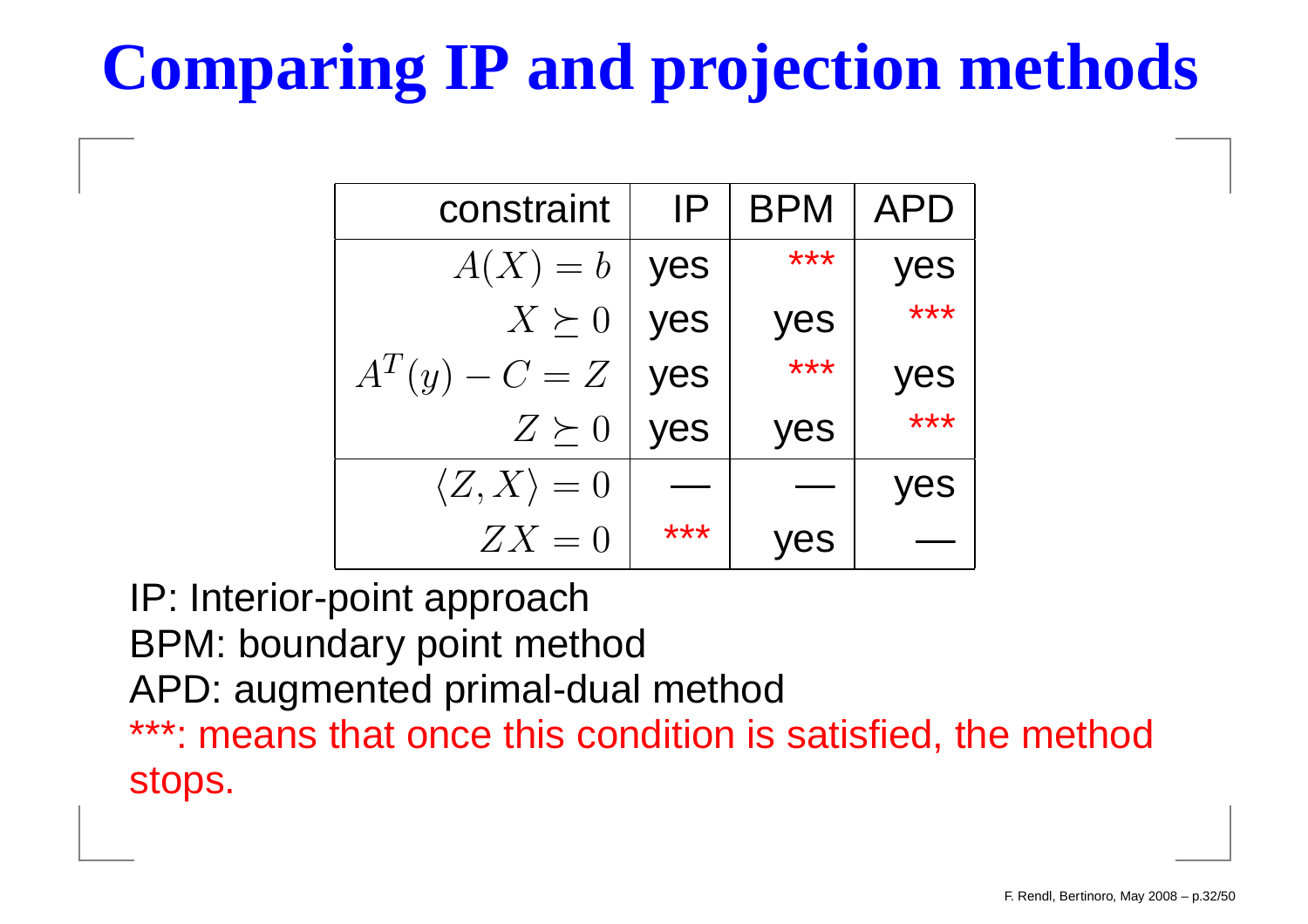#### **Augmented Primal-Dual Method**

(This is joint work with Florian Jarre.)

 $FP := \{X:~A(X) = b\}$  primal linear space,  $FD := \{(y, Z) : Z = C + A^T\}$  $\{T(y)\}$  dual linear space  $OPT := \{(X, y, Z); \langle C, X \rangle\}$  $= b^T$  $\{^Ty\}$  optimality hyperplane. From Linear Algebra:

$$
\Pi_{FP}(X) = X - A^T \left( (AA^T)^{-1} (A(X) - b) \right),
$$
  

$$
\Pi_{FD}(Z) = C + A^T \left( (AA^T)^{-1} (A(Z - C)) \right)
$$

are the projections of  $(X,Z)$  onto FP and FD.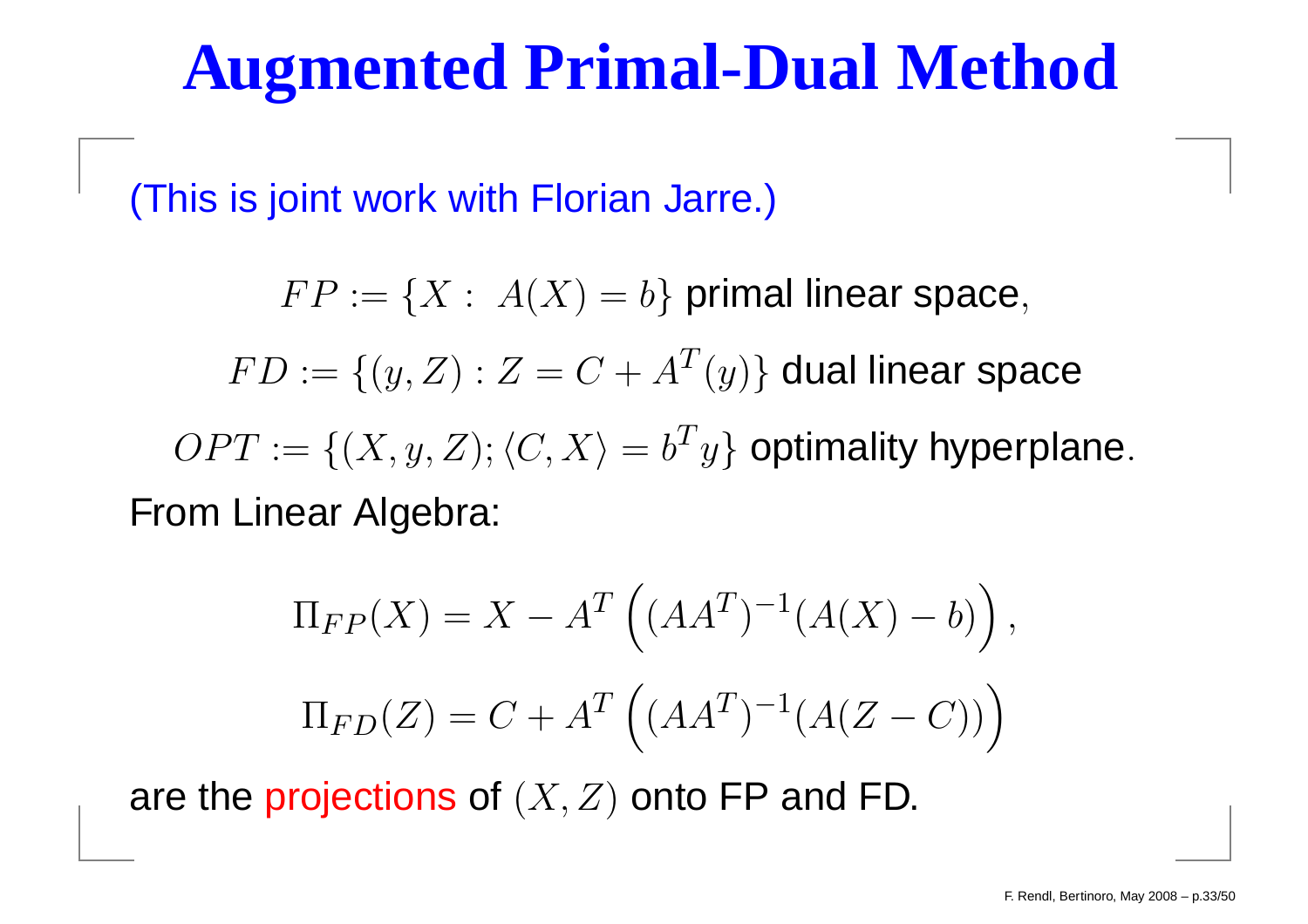# **Augmented Primal-Dual Method (2)**

Note that both projections essentially need one solve with  $\mathbb Z$ matrix  $AA^T$  (Needs to be factored only once.) Projection onto OPT is trivial.<br>Latin EPSORP 2PT Oi Let  $K = FP \cap FD \cap OPT$ . Given  $(X, y, Z)$ , the projection  $\Pi_K(X, y, Z)$  onto  $K$  requires two solves.

This suggests the following iteration:

Start: Select  $(X,y,Z)\in K$  $\sim$ ntim Iteration: while not optimal

- $\bullet\;\;X^+=\Pi_{SDP}(X),\;\;Z^+=\Pi_{SDP}(Z).$
- $(X, T)$  $\bullet\,\,\left(X,y,Z\right)\leftarrow\Pi_{K}(X^{+},y,Z^{+})$

The projection  $\Pi_{SDP}(X)$  of  $X$  onto SDP can be computed<br>through an eigenvalue decomposition of  $X$  $\blacksquare$ through an eigenvalue decomposition of  $X.$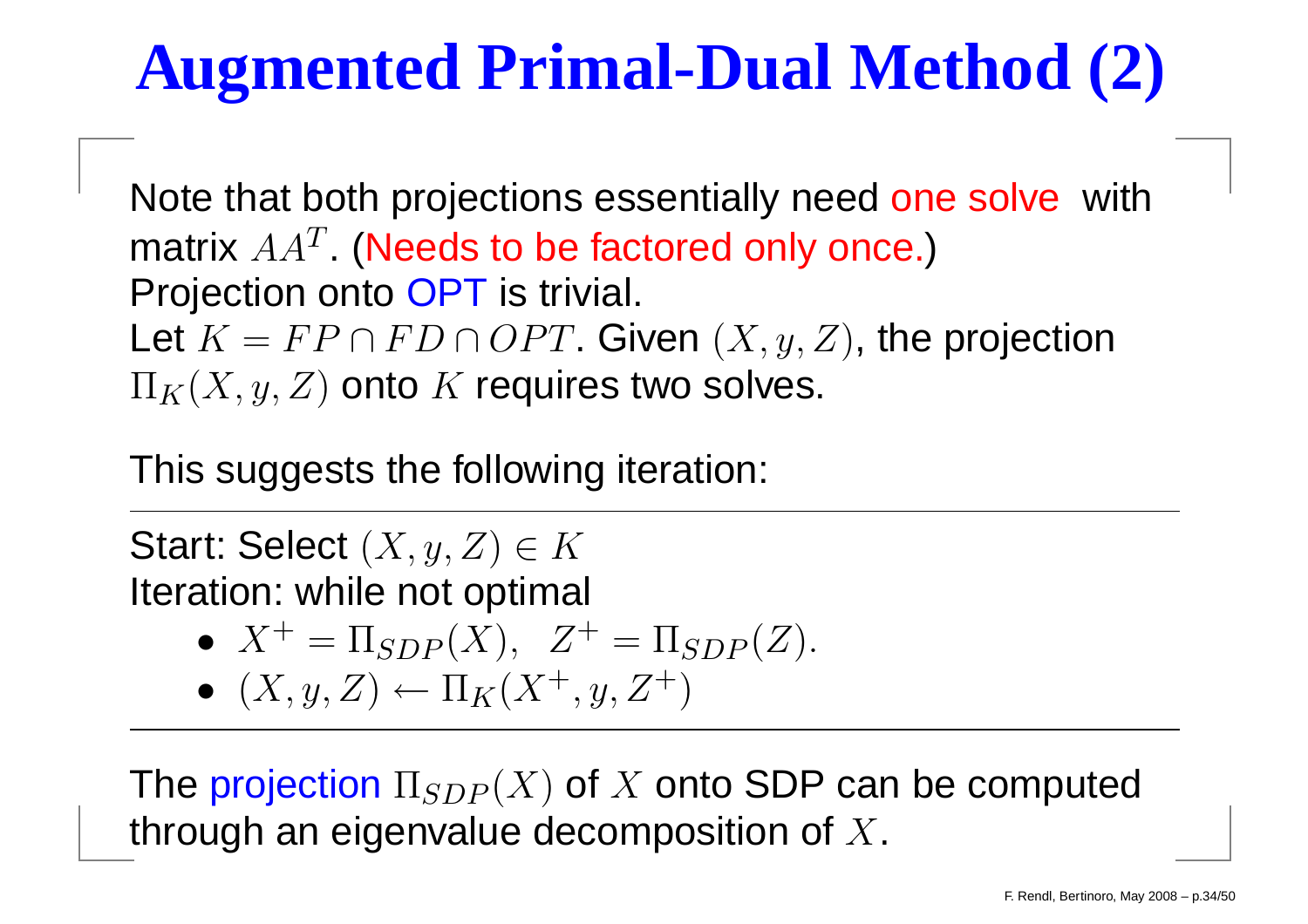# **Augmented Primal-Dual Method (3)**

This approach converges, but possibly very slowly.<br>— The computational effort is two solves (order  $m$ ) and two  $\epsilon$ factorizations (order  $n$ ).

An improvement: Consider

 $\phi(X,Z):=dist(X,SDP)^2$  $^{2}+dist(Z,SDP)^{2}$ .

Here  $dist(X, SDP)$  denotes the distance of the matrix  $X$  from the cone of semidefinite matrices. The (convex)function  $\phi$  is differentiable with Lipschitz-continuous gradient:

$$
\nabla \phi(X, Z) = (X, Z) - \Pi_K(\Pi_{SDP}(X, Z))
$$

We solve SDP by minimizing  $\phi$  over  $K.$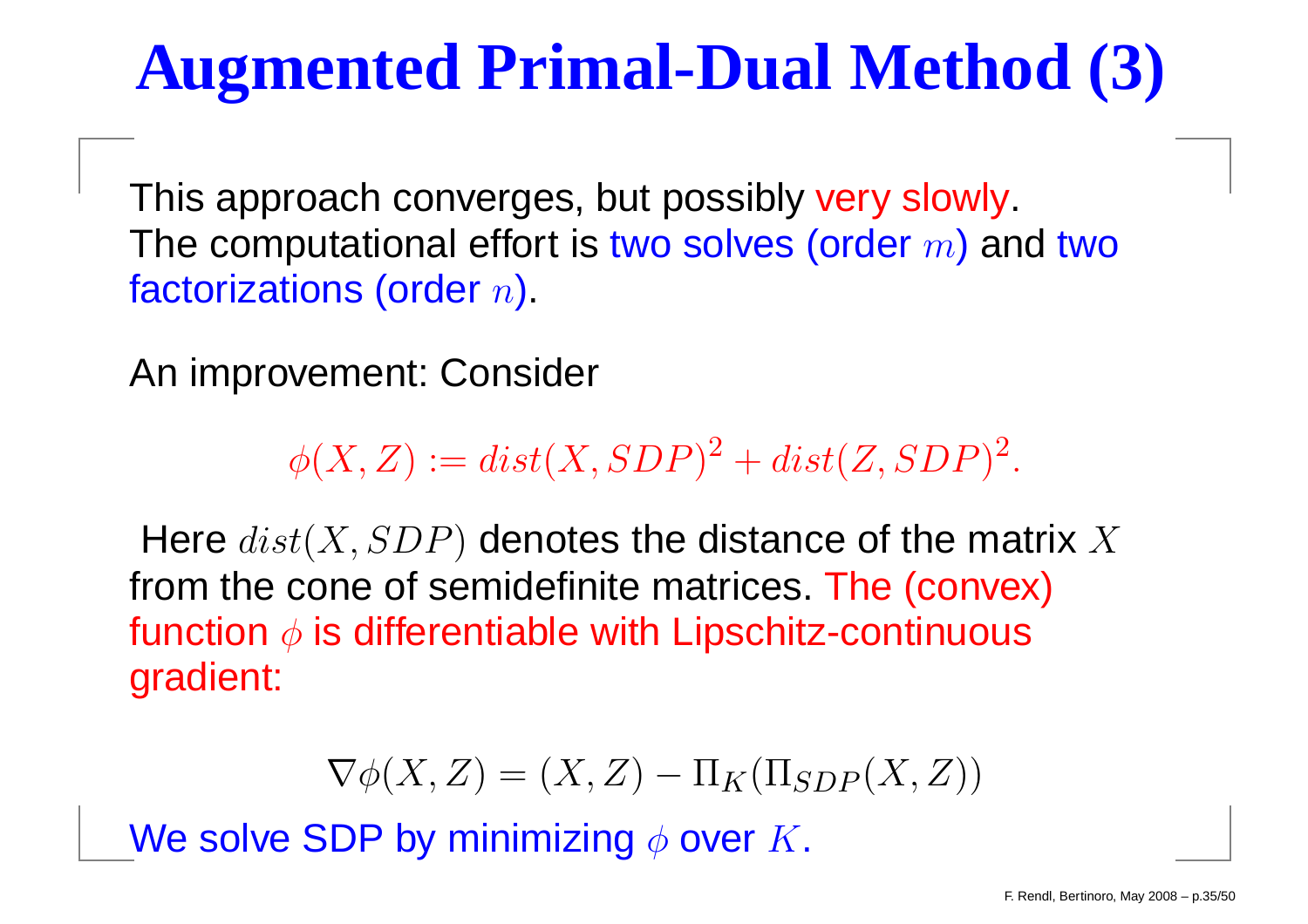# **Augmented Primal-Dual Method (4)**

Practical implementation currently under investigation. The function  $\phi$  could be modified by

> $\phi(X,Z) + \|XZ\|_P^2$  $\,F$

Apply some sort of conjugate gradient approach (Polak-Ribiere) to minimize this function. Computational work:

 $\bullet$  Projection onto K done by solving a system with matrix  $AA^T$ .

 $\bullet$  Evaluating  $\phi$  involves spectral decomposition of  $X, Z.$ 

This approach is feasible if  $n$  not too large ( $n\leq1000$ ), and if linear system with  $A A^T$  can be solved.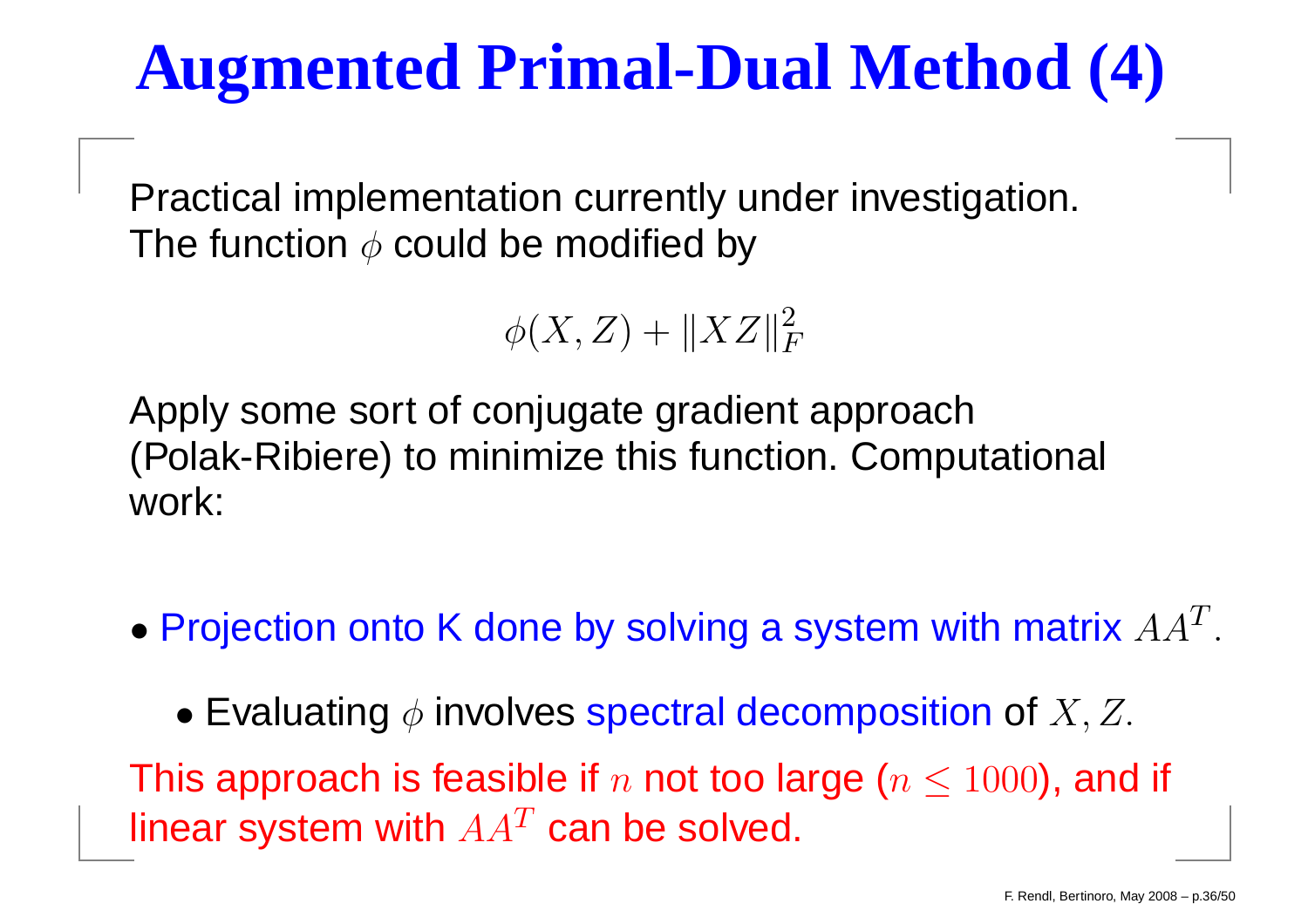### **Augmented Primal-Dual Method (5)**

Recall:  $(X, y, Z)$  is optimal once  $X, Z\succeq0.$ A typical run:  $n=400,\,\,m=10000.$ iter secs  $\langle C,X\rangle$ 

| iter | <b>Secs</b> | $\langle C, X \rangle$ | $\lambda_{\min}(X)$ | $\lambda_{\min}(Z)$ |
|------|-------------|------------------------|---------------------|---------------------|
| 1    | 9.7         | 11953.300              | $-0.00209$          | $-0.00727$          |
| 10   | 55.8        | 11942.955              | $-0.00036$          | $-0.00055$          |
| 20   | 103.8       | 11948.394              | $-0.00013$          | $-0.00015$          |
| 30   | 150.7       | 11950.799              | $-0.00007$          | $-0.00005$          |
| 40   | 196.7       | 11951.676              | $-0.00005$          | $-0.00002$          |
| 50   | 242.6       | 11951.781              | $-0.00004$          | $-0.00001$          |

The optimal value is 11951.726.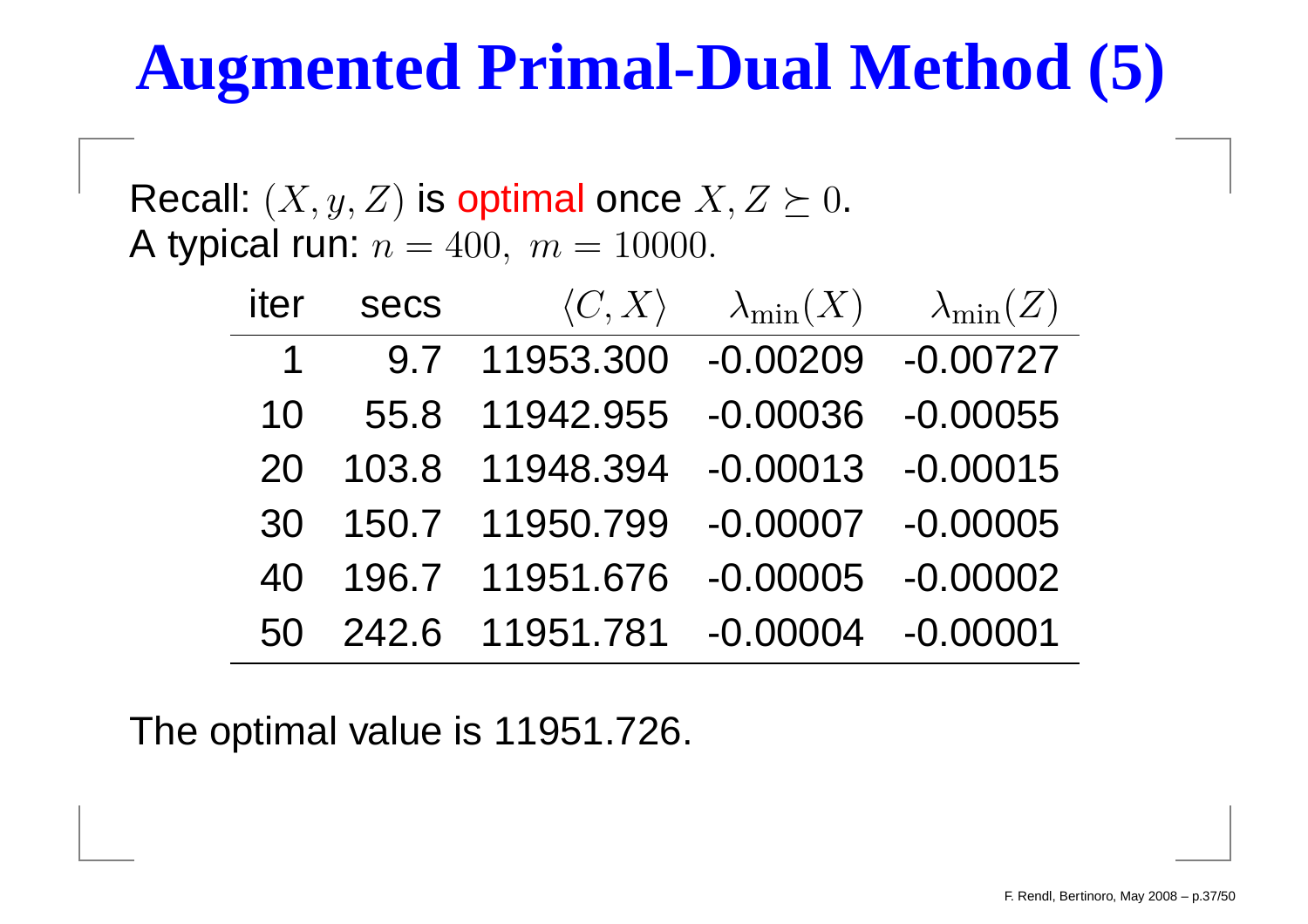#### **Random SDP**

| $\boldsymbol{n}$ | m      | opt         | apd         | $\lambda_{\min}$ |
|------------------|--------|-------------|-------------|------------------|
| 400              | 40000  | $-114933.8$ | $-114931.1$ | $-0.0002$        |
| 500              | 50000  | $-47361.2$  | $-47353.4$  | $-0.0003$        |
| 600              | 60000  | 489181.8    | 489194.5    | $-0.0004$        |
| 700              | 70000  | $-364458.8$ | $-364476.1$ | $-0.0004$        |
| 800              | 80000  | $-112872.6$ | $-112817.4$ | $-0.0011$        |
| 1000             | 100000 | 191886.2    | 191954.5    | $-0.0012$        |

50 iterations of APD. Largest instance takes about 45 minutes.  $\lambda_{\text{min}}$  is most negative eigenvalue of  $X$  and  $Z$ .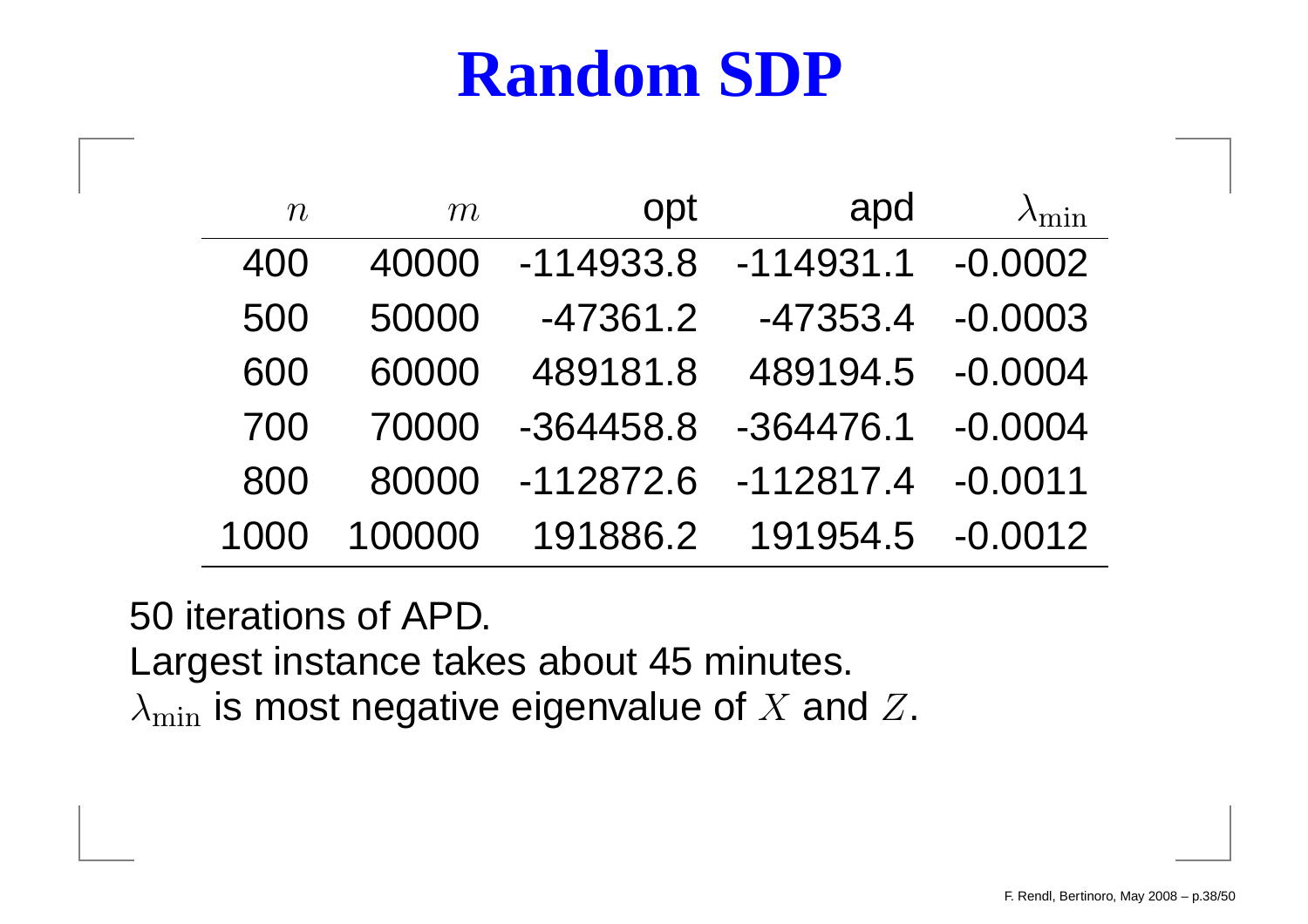### **Large-Scale SDP**

Projection methods like the boundary point method assumethat a full spectral decomposition is computationally<br>´ feasible.This limits  $n$  to  $n\leq 2000$  but  $m$  could be arbitrary.

What if  $n$  is much larger?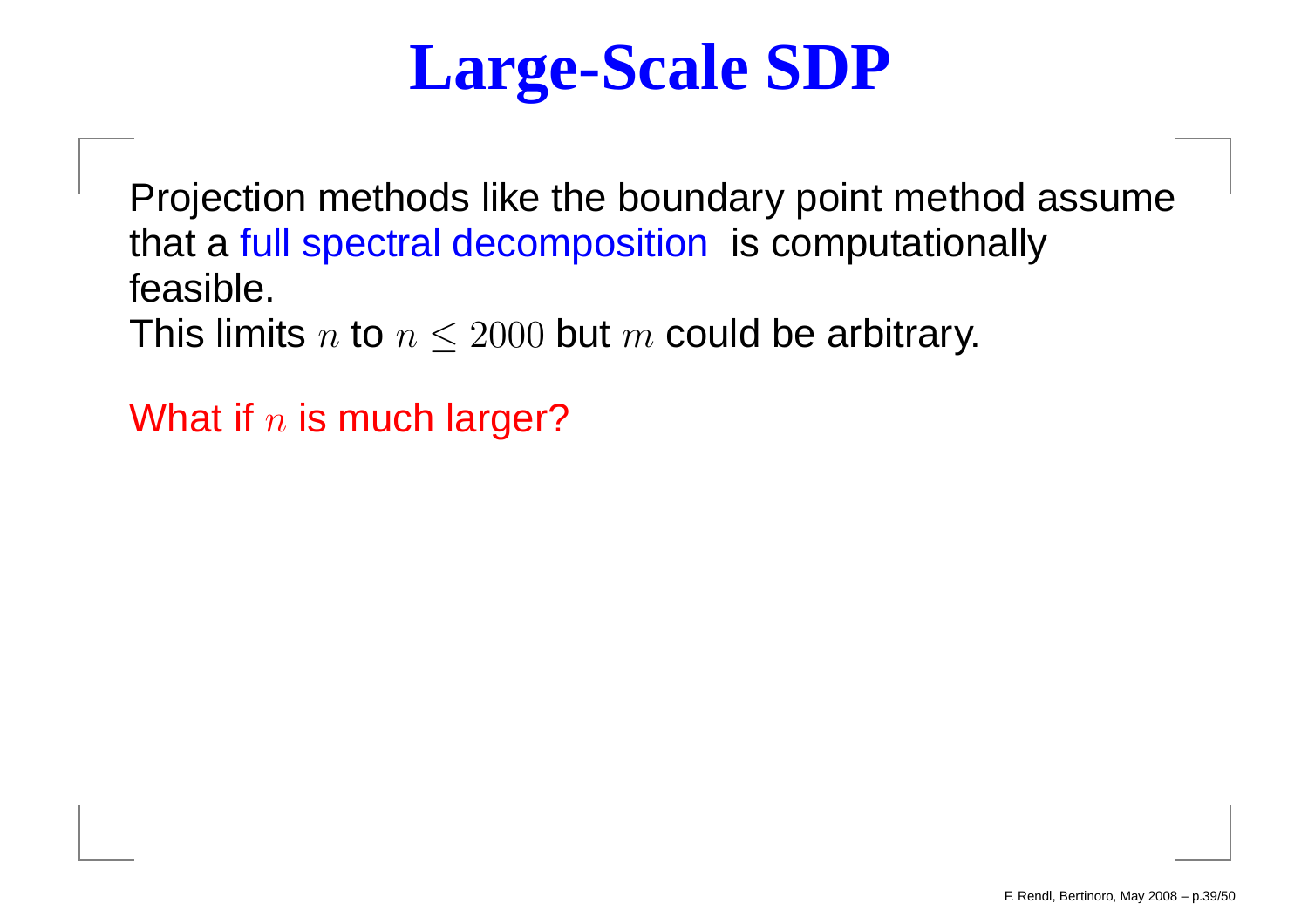### **Spectral Bundle Method**

#### What if  $m$  and  $n$  is large?<br>In addition to before, we i

In addition to before, we now assume that working withsymmetric matrices  $X$  of order  $n$  is too expensive (no<br>Chalesky no matrix multiplication!) Cholesky, no matrix multiplication!)One possibility: Get rid of  $Z\succeq0$  by using eigenvalue arguments.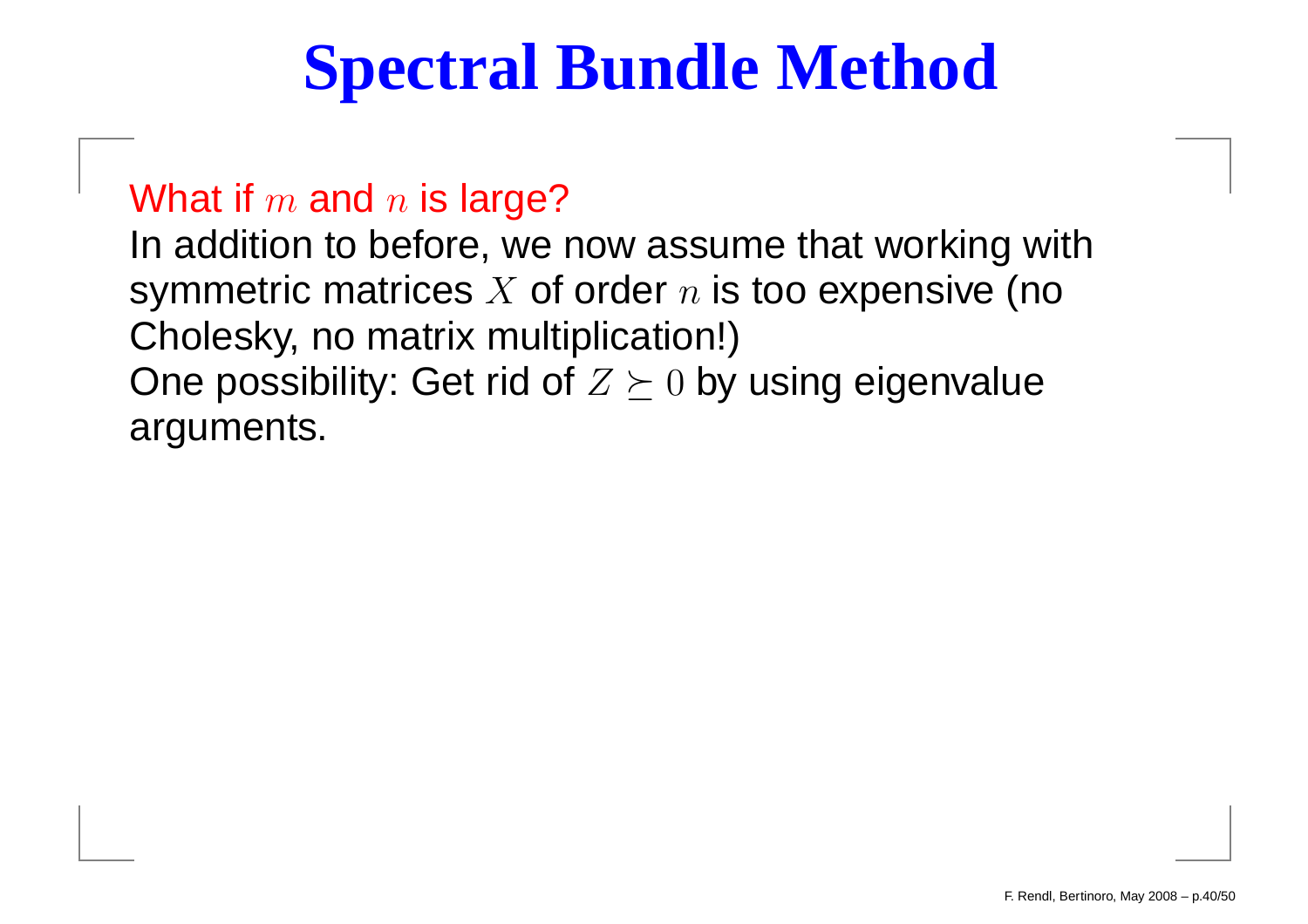#### **Constant trace SDP**

A has constant trace property if  $I$  is in the range of  $A^T$  ,equivalently

> $\exists \eta$  such that  $A^T$  $I\left( \eta\right) =I$

The constant trace property implies:

$$
A(X) = b, \ A^T(\eta) = I \text{ then}
$$

$$
\mathsf{tr}(X) = \langle I, X \rangle = \langle \eta, A(X) \rangle = \eta^T b =: a
$$

Constant trace property holds for many combinatoriallyderived SDP!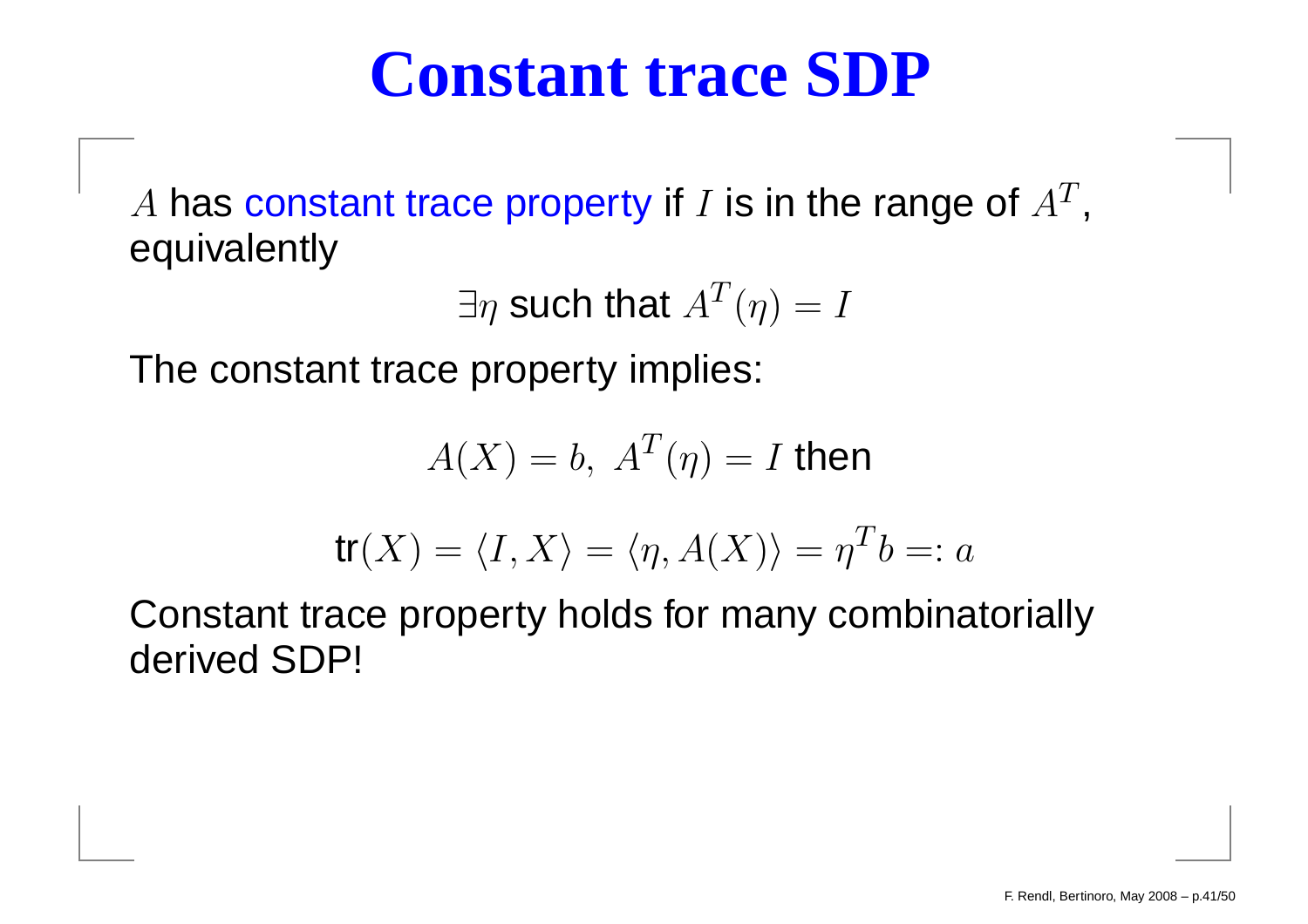### **Reformulating Constant Trace SDP**

Reformulate dual as follows:

$$
\min\{b^T y : A^T(y) - C = Z \succeq 0\}
$$

Adding (redundant) primal constraint tr $(X)=a$  introduces new dual variable, say  $\lambda$ , and dual becomes:

$$
\min\{b^T y + a\lambda : A^T(y) - C + \lambda I = Z \succeq 0\}
$$

At optimality,  $Z$  is singular, hence  $\lambda_{\min}(Z)=0$ . Will be used to compute dual variable  $\lambda$  explicitely.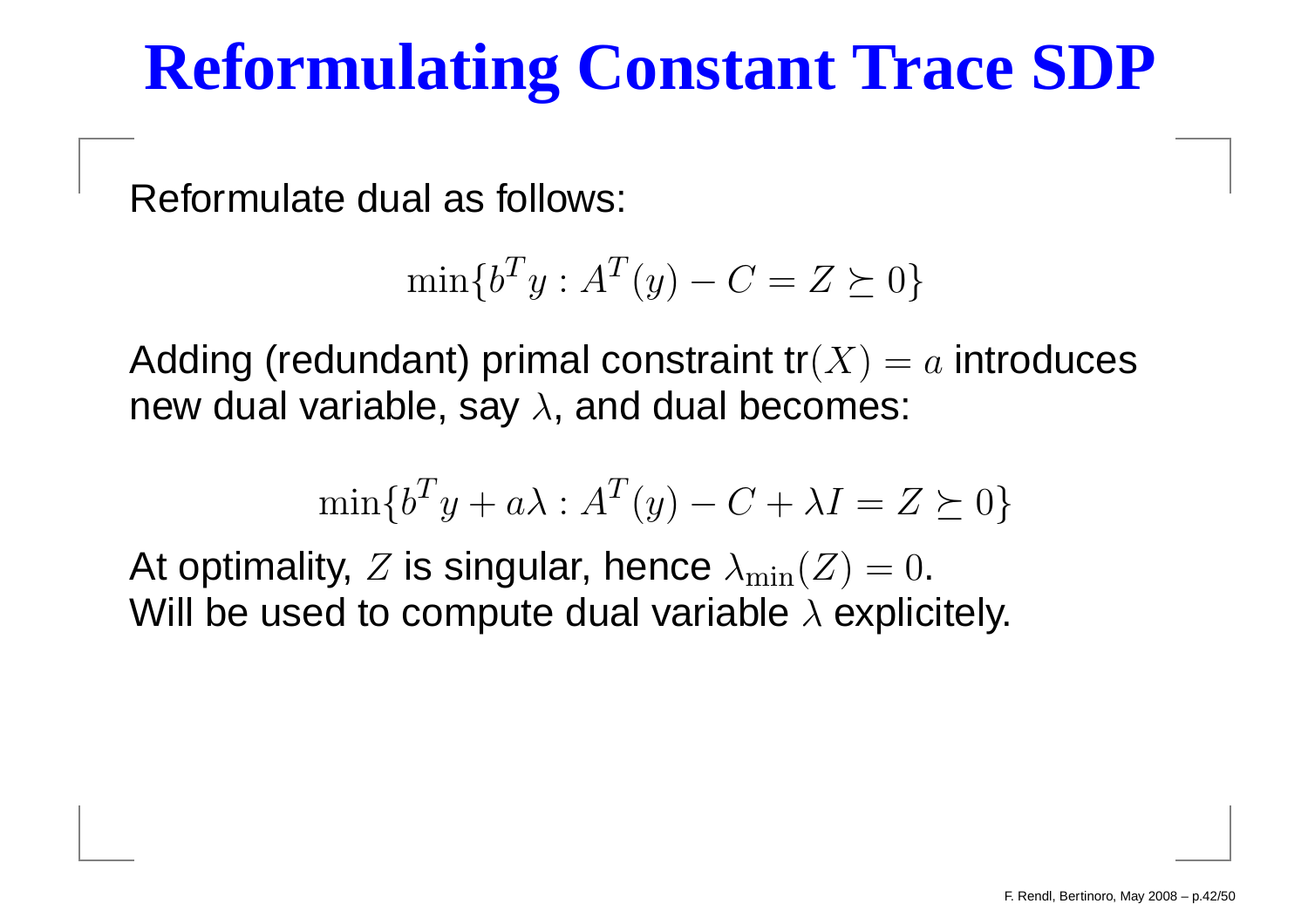### **Dual SDP as eigenvalue optimization**

Compute dual variable  $\lambda$  explicitely:

$$
\lambda_{\max}(-Z) = \lambda_{\max}(C - A^T(y)) - \lambda = 0, \Rightarrow \lambda = \lambda_{\max}(C - A^T(y))
$$

Dual equivalent to

$$
\min\{a \lambda_{\max}(C - A^T(y)) + b^T y : y \in \Re^m\}
$$

This is non-smooth unconstrained convex problem in  $y.$ Minimizing  $f(y) = \lambda_{\text{max}}(C-A^T)$ **Contract Contract Contract**  $f(x)$  of  $\alpha$  or  $T(y))+b^T$ Note: Evaluating  $f(y)$  at  $y$  amounts to computing largest  $'y$ : eigenvalue of  $C-A^T$ A1 IF*F*  $^{T}\!\left( y\right)$  . Can be done by iterative methods for very large (sparse)matrices.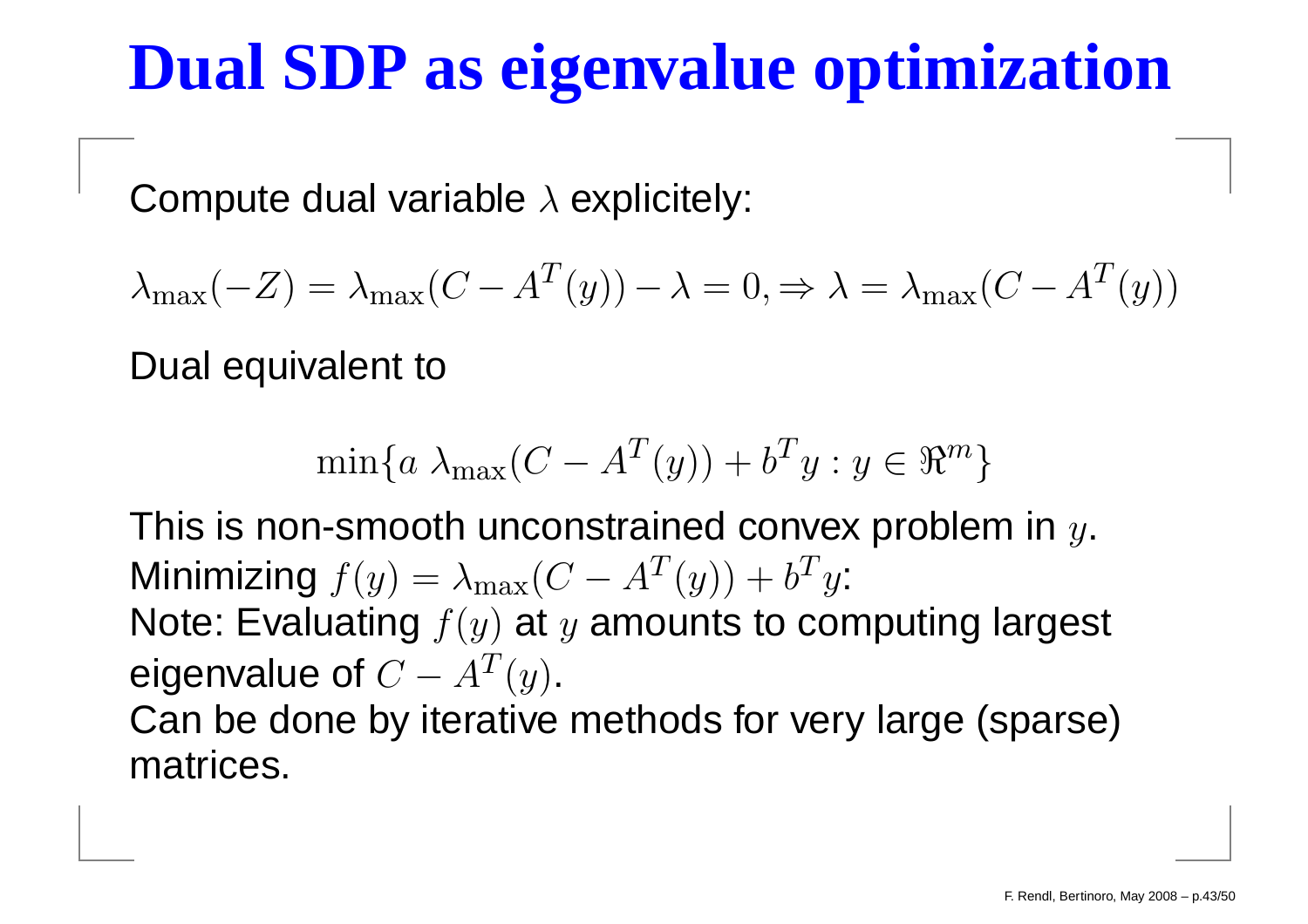## **Spectral Bundle Method (1)**

If we have some  $y,$  how do we move to a better point?

$$
\lambda_{\max}(X) = \max\{\langle X, W \rangle : \text{ tr}(W) = 1, W \succeq 0\}
$$

Define

$$
L(W, y) := \langle C - A^T(y), W \rangle + b^T y.
$$

Then  $f(y) = \max\{L(W, y) : \text{ tr}(W) = 1, \; W\succeq 0\}.$ Idea 1: Minorant for  $f(y)$ 

Fix some  $m\times k$  matrix  $P$ .  $k\geq 1$  can be chosen arbitrarily.  $\alpha$  of  $D$  will be evolgen The choice of  $P$  will be explained later.

Consider  $W$  of the form  $W=PVP^T$  with new  $k\times k$  matrix<br>variable  $V$ variable  $V$  $\cdot$  .

$$
\hat{f}(y) := \max\{L(W, y) : W = PVP^T, V \succeq 0\} \le f(y)
$$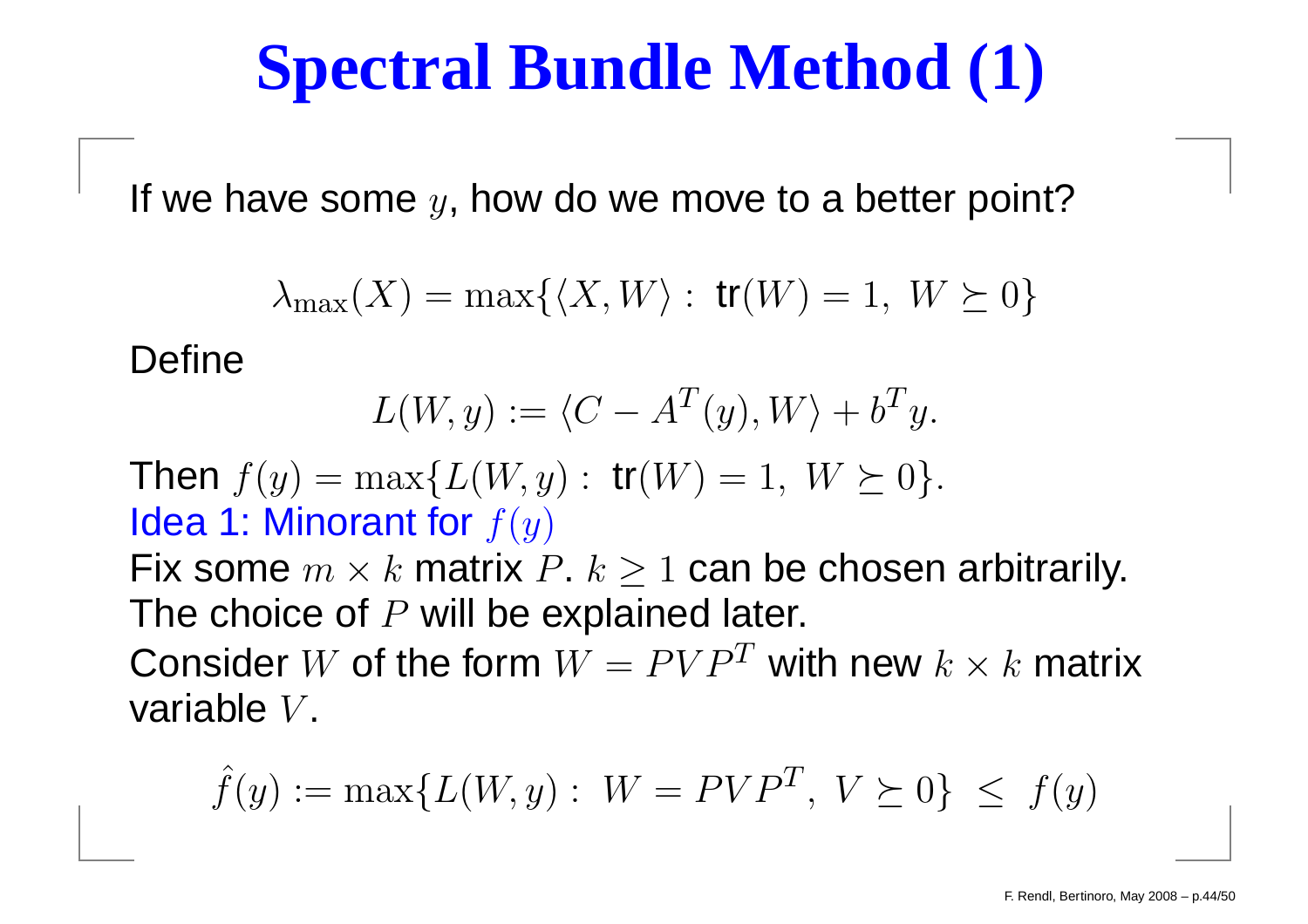# **Spectral Bundle Method (2)**

#### Idea 2: Proximal point approach

The function  $\hat{f}$  depends on  $P$  and will be a good approximation to  $f(y)$  only in some neighbourhood of the current iterate  $\hat{y}$ .

Instead of minimizing  $f(y)$  we minimize

$$
\hat{f}(y) + \frac{u}{2} \|y - \hat{y}\|^2.
$$

This is a strictly convex function, if  $u>0$  is fixed. Substitution of definition of  $\hat{y}$  gives the following min-max problem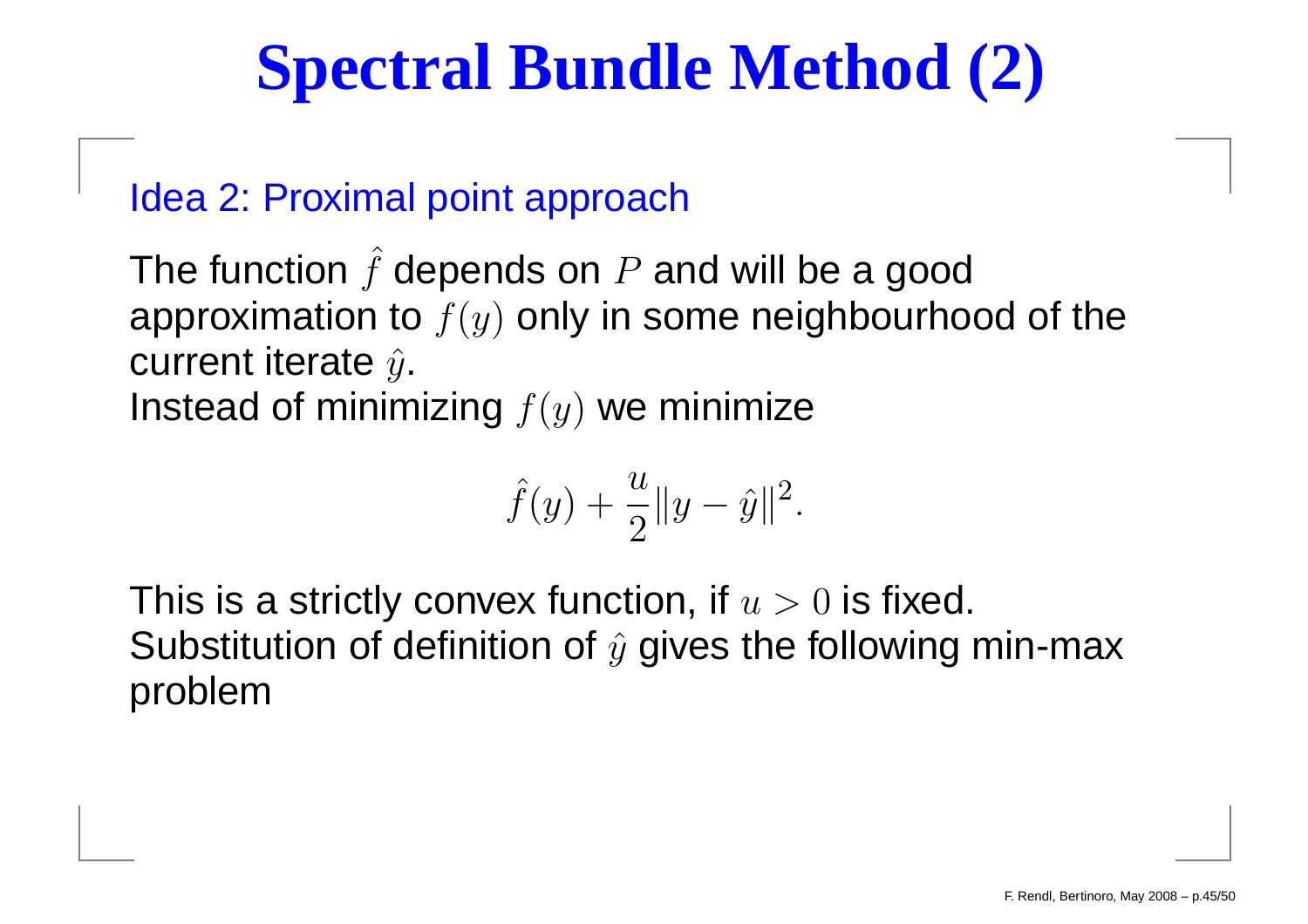### **Quadratic Subproblem (1)**

$$
\min_{y} \max_{W} L(W, y) + \frac{u}{2} ||y - \hat{y}||^2 = \dots
$$

$$
= \max_{W, y = \hat{y} + \frac{1}{u}(A(W) - b)} L(W, y) + \frac{u}{2} ||y - \hat{y}||^2
$$

$$
= \max_W \langle C - A^T(\hat{y}), W \rangle + b^T \hat{y} - \frac{1}{2u} \langle A(W) - b, A(W) - b \rangle.
$$

Note that this is a quadratic SDP in the  $k\times k$  matrix  $V$  $\cdot$ , because  $W = P V P^T$  $k$  is user defined and can be small, independent of  $n!!$ .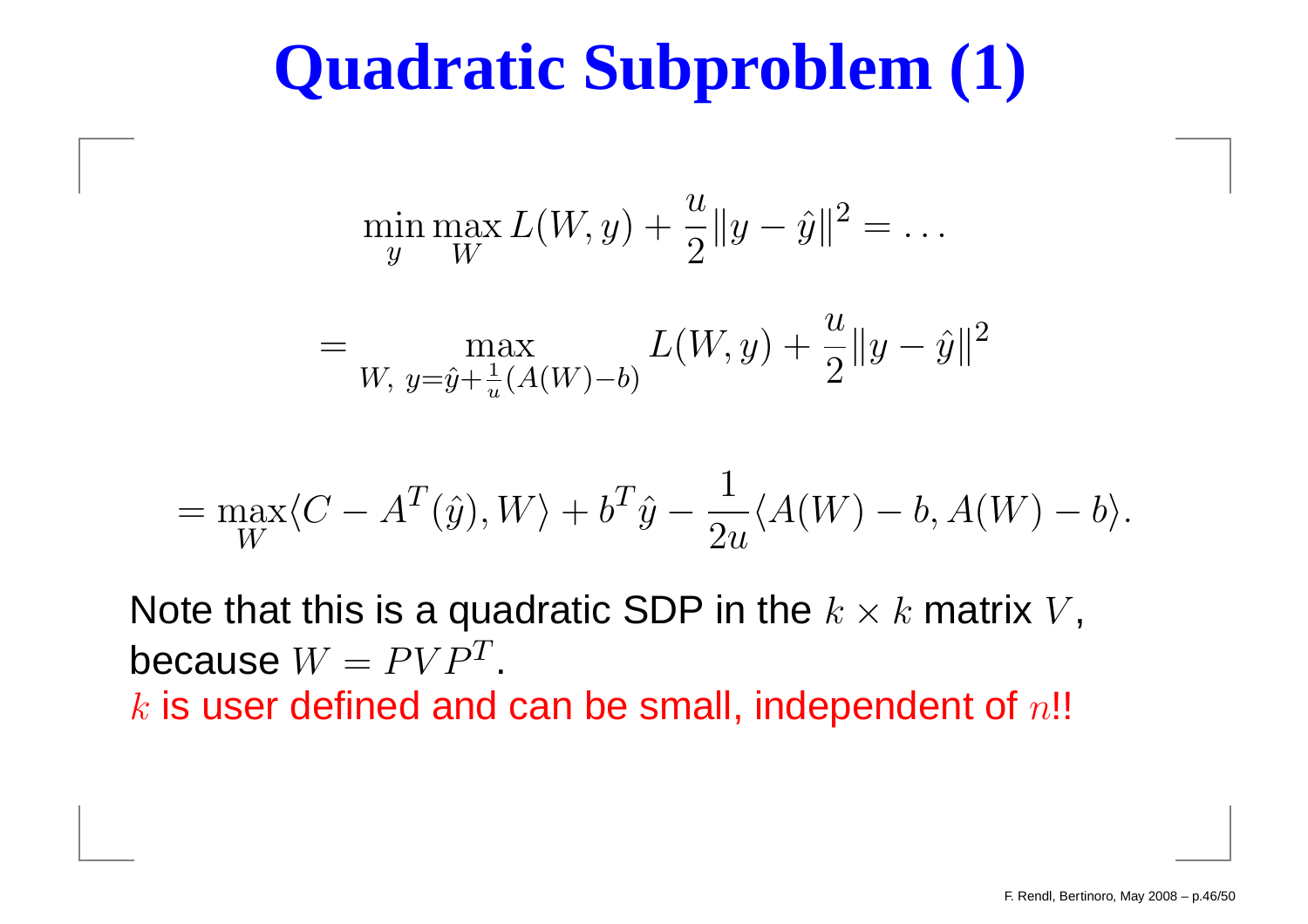# **Quadratic Subproblem (2)**

Once  $V$  is computed, we get with  $W = P V P^T$  that  $y = \hat{y} + \frac{1}{u}$ -IAIMHAMA I  $\frac{1}{u}(A(W)$  $-\ b)$ see: Helmberg, Rendl: SIOPT 10, (2000), 673ff

Update of  $P\mathrm{:}$ 

Having new point  $y$ , we evaluate  $f$  at  $y$  (sparse eigenvalue computation), which produces also an eigenvector  $v$  to  $\lambda_{\text{max}}$ .

The vector  $v$  is added as new column to  $P$ , and  $P$  is purged by removing unnecessary other columns. Convergence is slow, once close to optimum

- $\bullet$  solve quadratic SDP of size  $k$
- $\bullet$  compute  $\lambda_{\text{max}}$  of matrix of order  $n$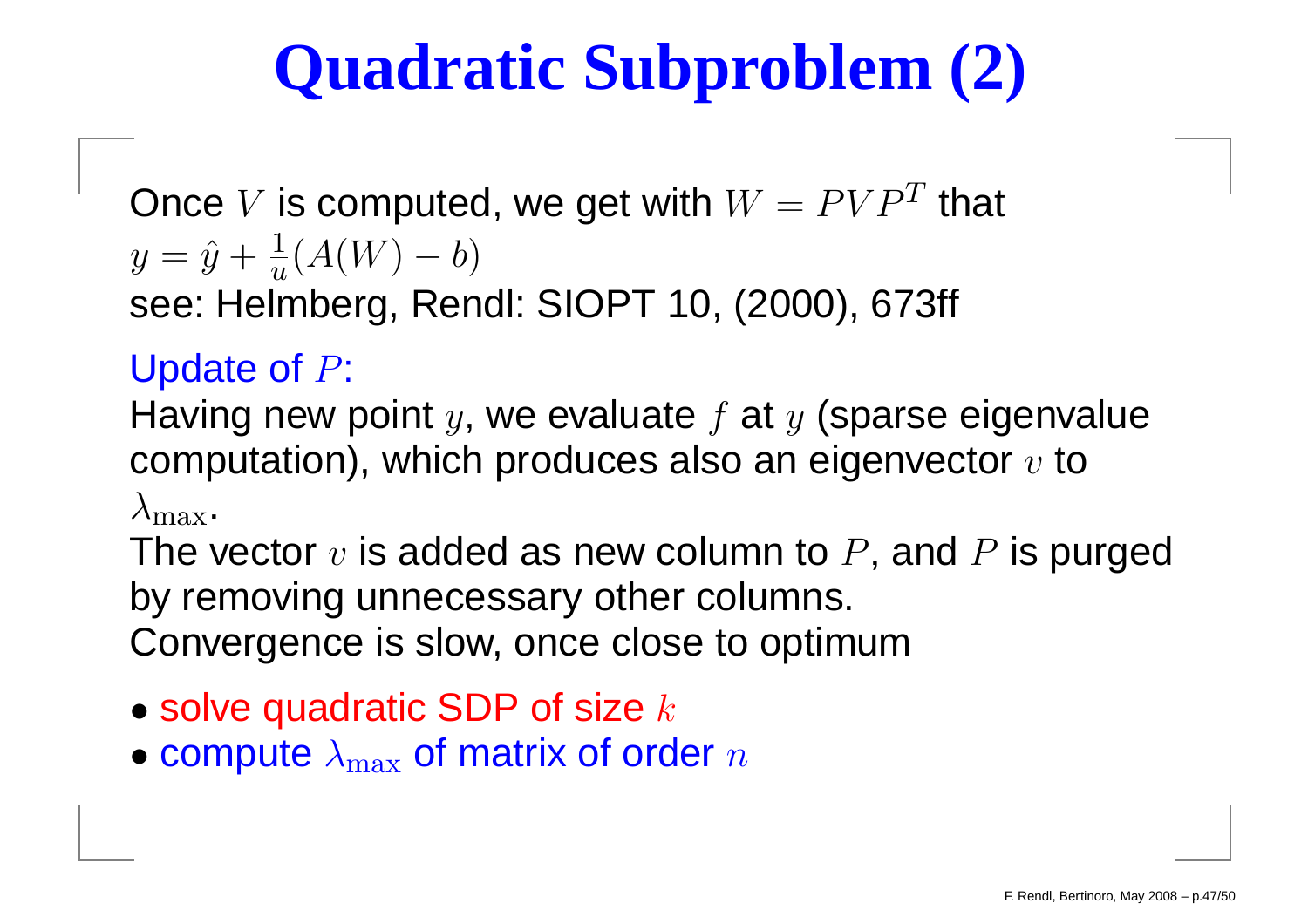#### **Large-Scale Max-Cut SDP**

We consider again

```
\max\langle L, X \rangle s.t. diag(X) = e, X \succeq 0.
```
Now  $n\geq 10,000$ .

• We compute upper bound on SDP relaxation for Max-Cut using the spectral bundle method, and also apply the Goemans-Williamson hyperplane rounding technique togenerate cuts.

- Sparse graphs with  $n$  up to 50,000.
- $\bullet$  The graphs are generated as the union of  $k$  matchings.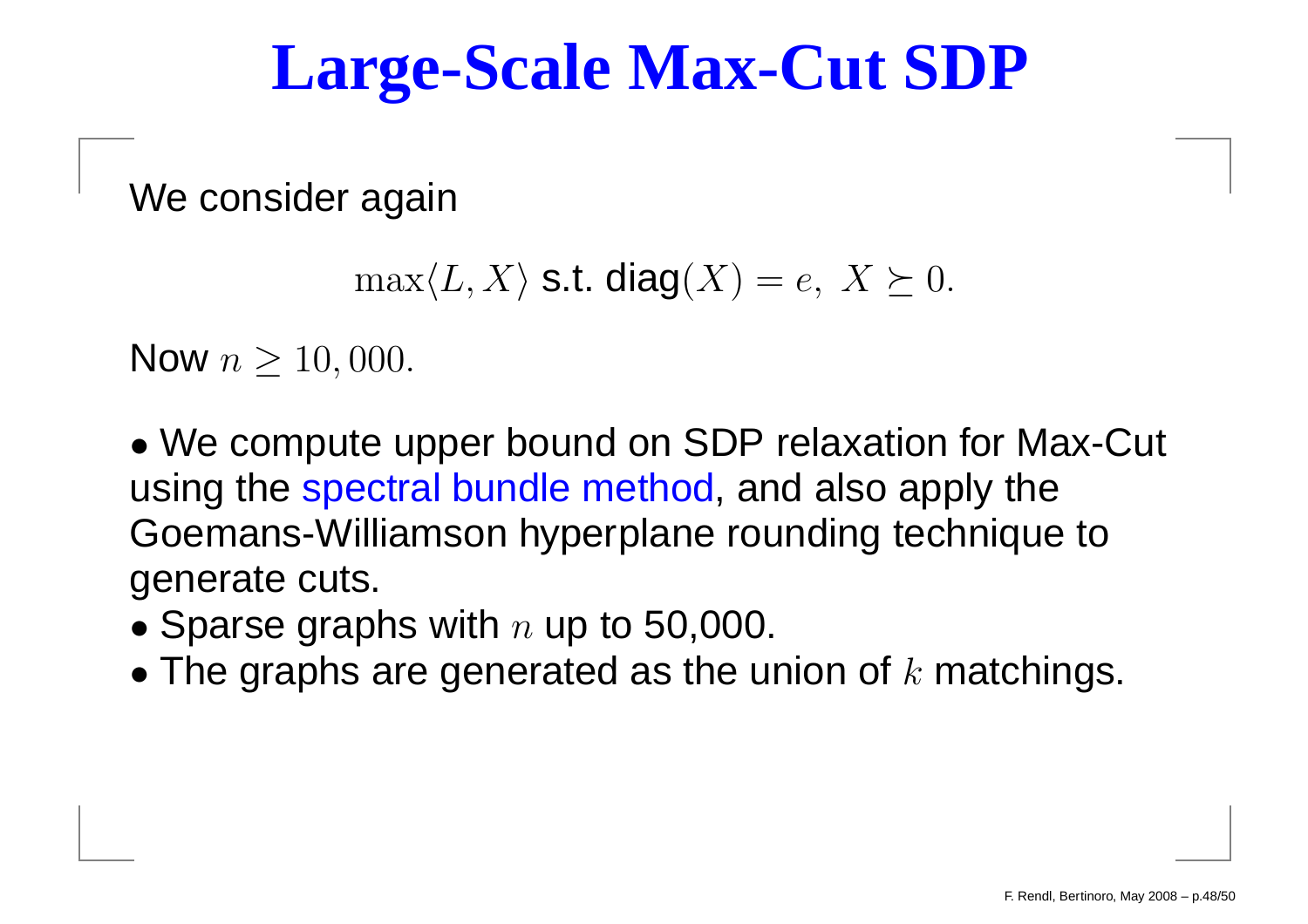### **Large Max-Cut instances**

| $\overline{n}$ | $k_{\cdot}$ | upper bnd | cut   | time (secs) |
|----------------|-------------|-----------|-------|-------------|
| 20,000         | 10          | 143.3     | 131.3 | 330         |
| 20,000         | 20          | 261.9     | 244.8 | 536         |
| 20,000         | 50          | 598.1     | 5711  | 1255        |
| 30,000         | 10          | 214.9     | 197.2 | 753         |
| 30,000         | 20          | 393.3     | 367.4 | 990         |
| 30,000         | 50          | 897.9     | 857.3 | 2330        |
| 40,000         | 10          | 286.9     | 262.7 | 1180        |
| 40,000         | 20          | 524.6     | 489.8 | 1650        |
| 50,000         | 10          | 358.9     | 328.5 | 1800        |

About half the time is used to generate cuts, 50 iterations of the spectral bundle method, values scaled ( $10^{\rm -3}$ ).